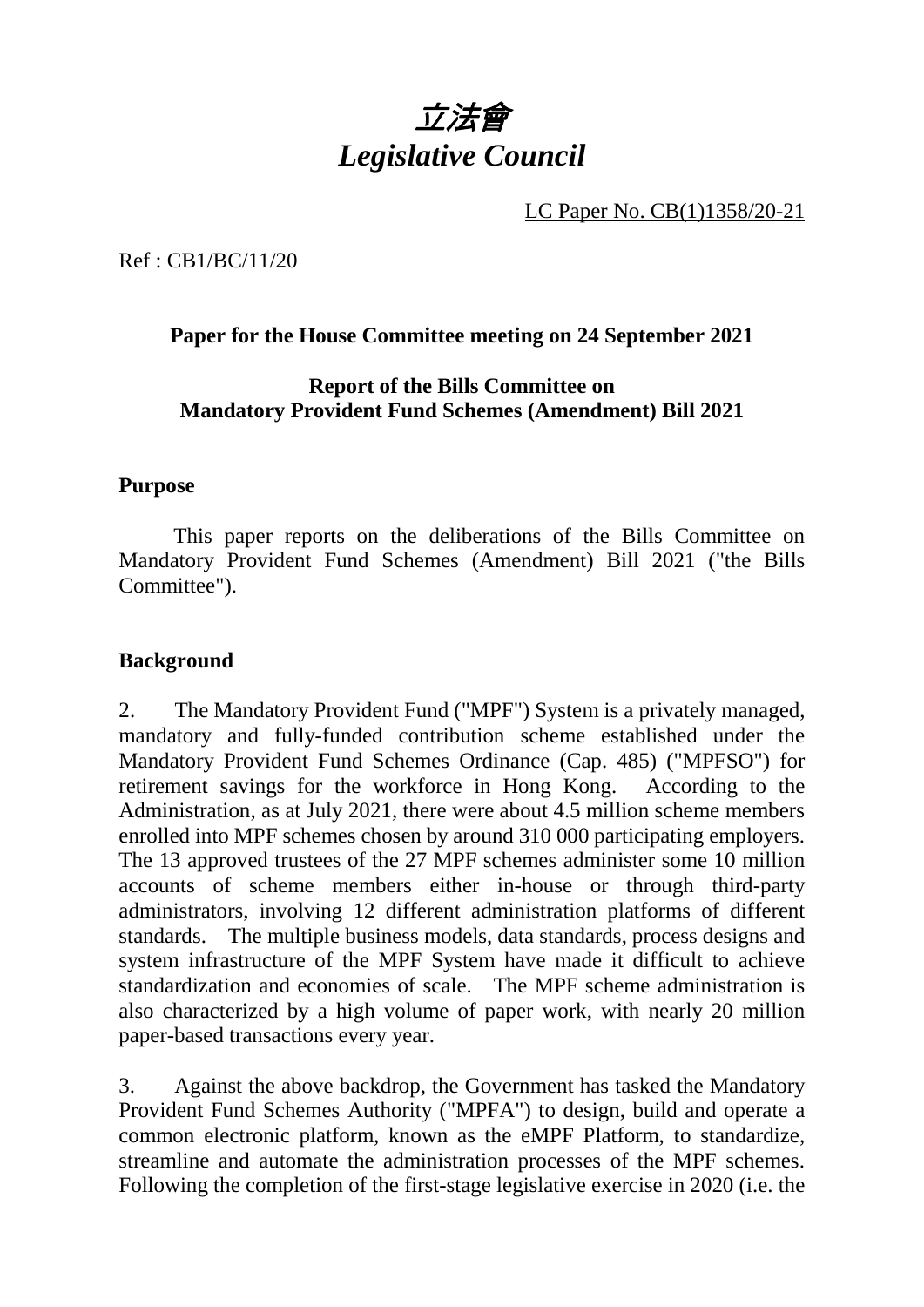Mandatory Provident Fund Schemes (Amendment) Bill 2019 which was passed by the Legislative Council ("LegCo") in July 2020), the eMPF Platform Company Limited ("the Company"), a wholly owned subsidiary of MPFA, has been established under section 6DA of MPFSO in March 2021 with the primary objectives to develop, build and operate the eMPF Platform. The Mandatory Provident Fund Schemes (Amendment) Bill 2021 ("the Bill") seeks to introduce the second-stage legislative amendments to MPFSO for the implementation of the eMPF Platform.

## **The Mandatory Provident Fund Schemes (Amendment) Bill 2021**

4. The Bill, which was gazetted on 9 July 2021 and received its First Reading at the LegCo meeting of 14 July 2021, seeks to amend MPFSO and its subsidiary legislation to:

- (a) provide for a common electronic system for administering and implementing MPF schemes registered under MPFSO;
- (b) provide for the appointment of deputy chairperson of MPFA; and
- (c) make related and technical amendments.

### Provisions of the Bill

5. The major provisions of the Bill are as follows:

### *Part 2 - Amendments to MPFSO*

- (a) Clause 7 amends section 6E of MPFSO to empower MPFA to oversee the operation of the electronic system designated by the Secretary for Financial Services and the Treasury ("SFST") for use by trustees of MPF schemes and supervise the performance of a specified entity<sup>[1](#page-1-0)</sup>, and to enhance public understanding of the features, objectives, operations and investment of registered schemes;
- (b) Clause 8 adds a new section 6EA to MPFSO to set out the functions of a specified entity;

<span id="page-1-0"></span><sup>&</sup>lt;sup>1</sup> Specified entity means (a) the Company; or (b) a wholly owned subsidiary established under section 6DA of MPFSO for the purpose of administering and operating an electronic system, and providing scheme administration services for approved trustees, for the purpose of the new Part 3B of MPFSO.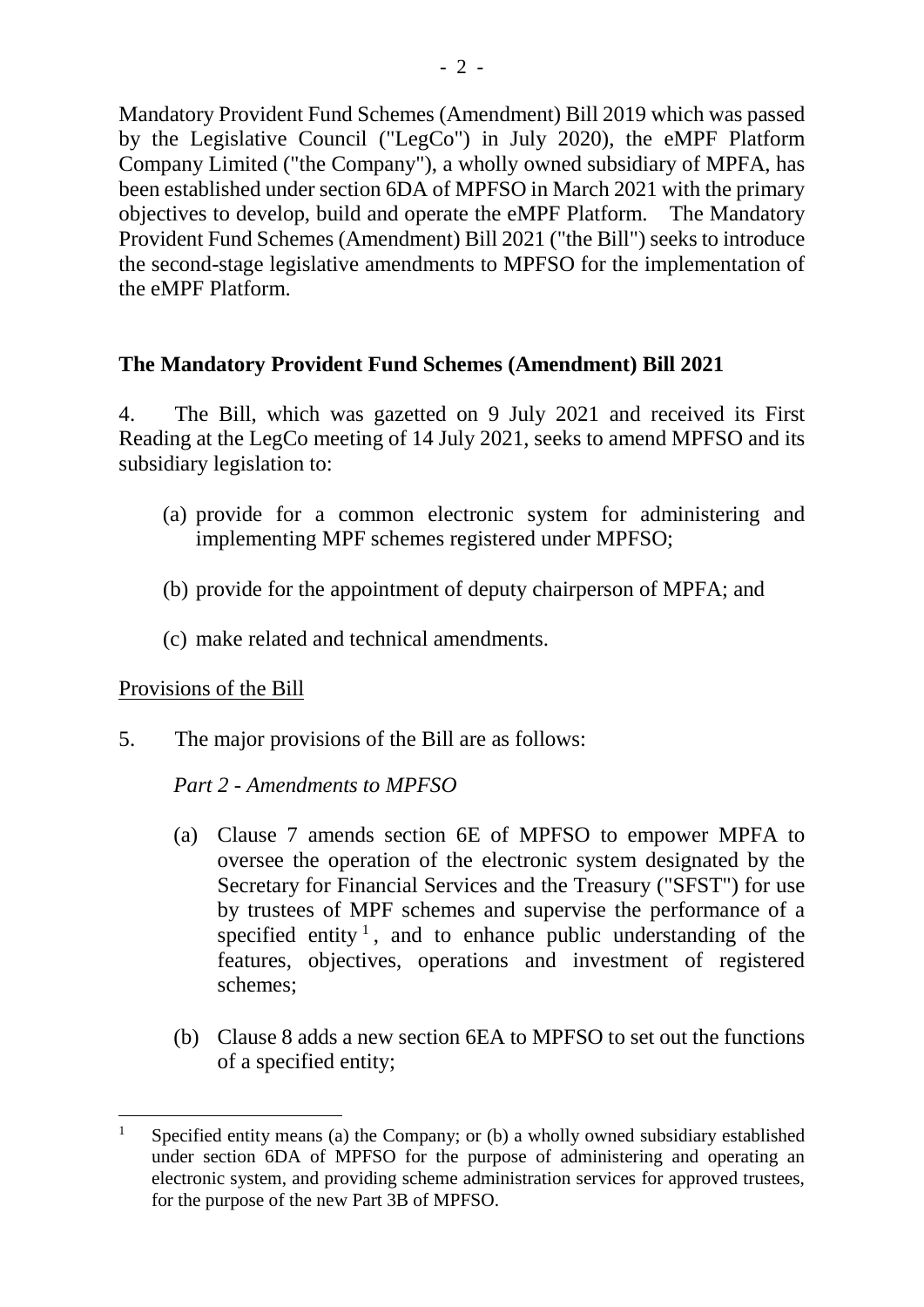- (c) Clause 19 adds a new Part 3B to MPFSO for the implementation of the eMPF Platform. The new Part contains 26 sections. New Part 3B mainly provides for the following matters –
	- (i) the power of the SFST to designate an electronic system administered and operated by a specified entity to be used by trustees of MPF schemes (new section 19I);
	- (ii) the power of MPFA to direct the system operator of the designated electronic system to suspend the system (new section 19J);
	- (iii) the general duties and powers of the system operator, including operating the designated electronic system in accordance with the Operating Rules ("OR") as approved by MPFA, ensuring the system is operated in a safe and efficient manner, and charging any fee for providing any service and facility in relation to the system (new sections 19K and 19L);
	- (iv) the mandatory use of the designated electronic system by the trustee of an MPF scheme, including the power of the SFST to specify by notice published in the Gazette a date from which the trustee of an existing scheme is required to use the system (new sections 19M and 19N);
	- (v) the duties of the trustee of an MPF scheme, including the duties to facilitate the proper and efficient implementation of the electronic system designated under new section 19I and notify certain persons of the notice published under new section 19N that relates to the scheme (new sections 19P and 19Q);
	- (vi) the power of the system operator to require trustees of MPF schemes to provide information reasonably required by the system operator for performing specified functions (new section 19R);
	- (vii) the duty of the system operator to maintain a register of members of registered schemes (new section 19S); and
	- (viii) the "straight pass-on" and "corresponding fee reduction" requirements on trustees (new sections 19T to 19ZE, and new Schedules 13 to 16 in clause 48);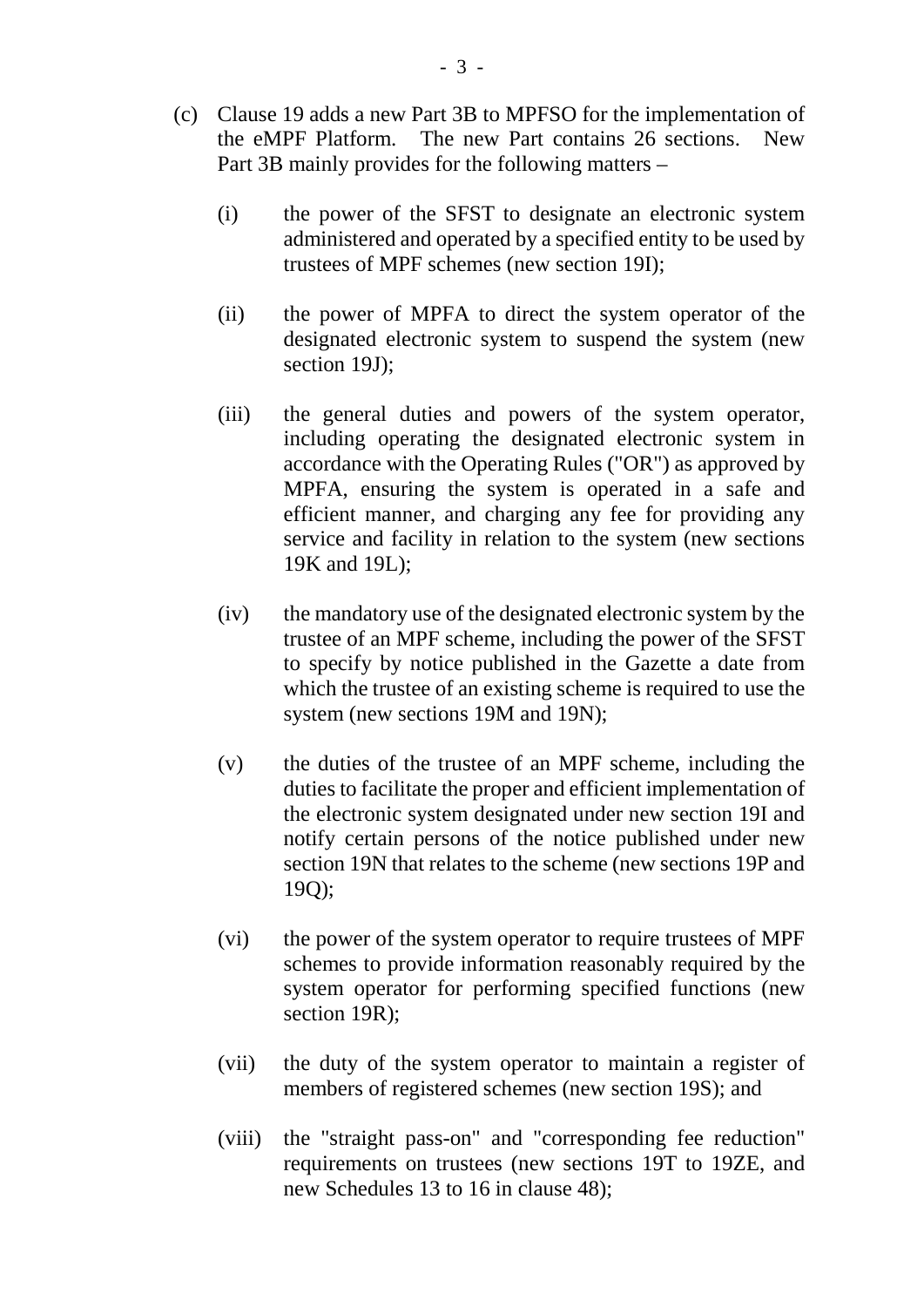- (d) Clause 33 amends section 41 of MPFSO. The existing section 41 deals with disclosure of information obtained under MPFSO. The amended section 41 would have the effect that a specified entity may exchange information obtained under MPFSO with trustees of MPF schemes and MPFA for the purposes of MPFSO;
- (e) Clause 34 adds new sections 41A and 41B to MPFSO to allow disclosure of information by certain persons (other than MPFA);
- (f) Clause 48 introduces a new Schedule 17 to MPFSO to provide for transitional arrangements required to be made as a result of certain amendments made to MPFSO;

# *Part 3 - Amendments to the Mandatory Provident Fund Schemes (General) Regulation (Cap. 485A) ("MPFSGR")*

- (g) Clauses 49 to 99 mainly introduce amendments to MPFSGR to (i) reflect the changes in the scheme administration workflow as a result of the launch of the eMPF Platform in areas such as removing the trustees' duties to check calculations of mandatory contributions (clause 70); and (ii) modify the requirements regarding transfer of accrued benefits (clause 79);
- (h) Clause 101 amends Schedule 4 to MPFSGR to provide for financial penalties in relation to certain provisions of MPFSO and MPFSGR; and
- (i) Clause 102 introduces a new Schedule 5 to MPFSGR to provide for transitional arrangements required to be made as a result of certain amendments made to MPFSGR.

### Commencement

6. Except for the provisions mainly in connection with the specifications made under the proposed section  $19N^2$  $19N^2$ , and the provisions mainly concerning establishing and maintaining certain registers as required by the Bill and

<span id="page-3-0"></span><sup>&</sup>lt;sup>2</sup> Those provisions are proposed sections 14, 15(2), 16 to 18, 20, 21, 23, 25, 40, 45, 48 (in so far as it relates to the proposed Schedule 17), 52, 55, 57(1) and (2), 59 to 61, 63, 64, 66, 67, 70 to 73, 77, 78, 80, 83, 87(2), 88(2) and (3), 92, 94, 96, 100, 101(2), (3), (4), (6), (7), (9) to (11), (13), (14), (17) and (20), and 102.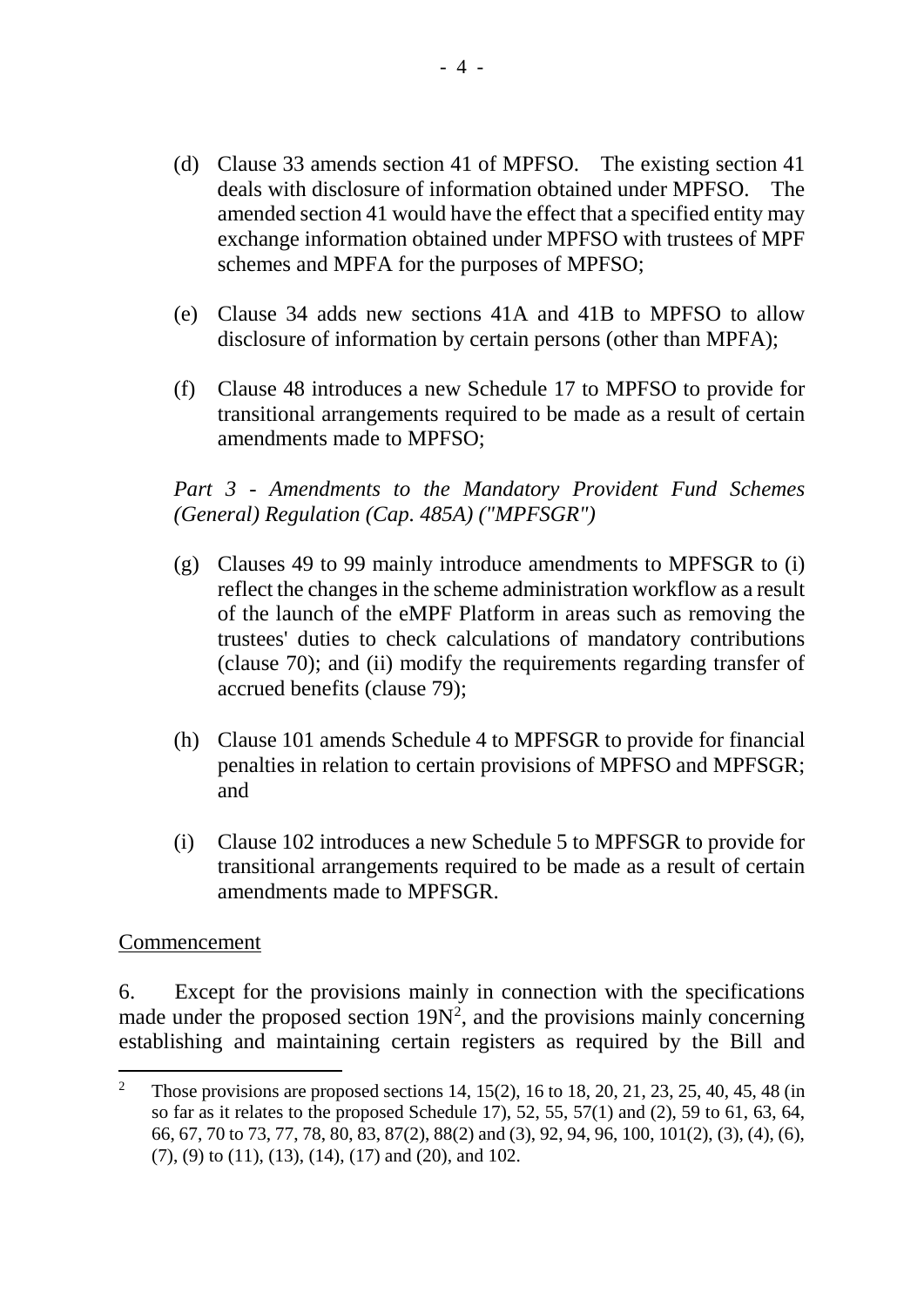MPFSGR[3](#page-4-0) which will come into operation on a day to be appointed by SFST by notice published in the Gazette, the Bill, if passed, would come into operation on the day on which the enacted Ordinance is published in the Gazette.

# **The Bills Committee**

7. At the House Committee meeting on 16 July 2021, Members agreed to form a Bills Committee to scrutinize the Bill. Hon WONG Ting-kwong was elected as Chairman of the Bills Committee. The membership list of the Bills Committee is in **Appendix I**. The Bills Committee has held three meetings with the Administration.

8. The Bills Committee has invited written views from the public on the Bill by posting a notice on the website of LegCo, but no submission was received. Separately, the Bills Committee has received two submissions from the Hong Kong Trustees' Association ("HKTA") [LC Paper Nos. CB(1)1175/20-21(01) and CB(1)1240/20-21(01)] on the views of the industry with respect to the Bill. At the request of the Bills Committee, the Administration has provided written responses [LC Paper Nos. CB(1)1213/20-21(03) and CB(1)1350/20-21(01)] to the submissions from HKTA.

# **Deliberations of the Bills Committee**

9. Members of the Bills Committee in general welcome the proposal to launch the eMPF Platform to enhance the efficiency of the MPF System. Mr CHAN Kin-por has relayed to the Bills Committee HKTA's support for the key objectives of the Bill as well as HKTA's major concerns on the implementation of the eMPF Platform. During the course of scrutiny, the Bills Committee has examined the oversight role of MPFA, fees of MPF schemes, Government's funding commitment to the eMPF Platform, migration of trustees to the eMPF Platform, other issues relating to operation of the eMPF Platform, as well as legal and drafting issues. The major deliberations of the Bills Committee are set out in the ensuing paragraphs.

<span id="page-4-0"></span> $3$  Those provisions are proposed sections 19 (in so far as it relates to the proposed section 19S), 79, 84, 91, 93, 99 and 105.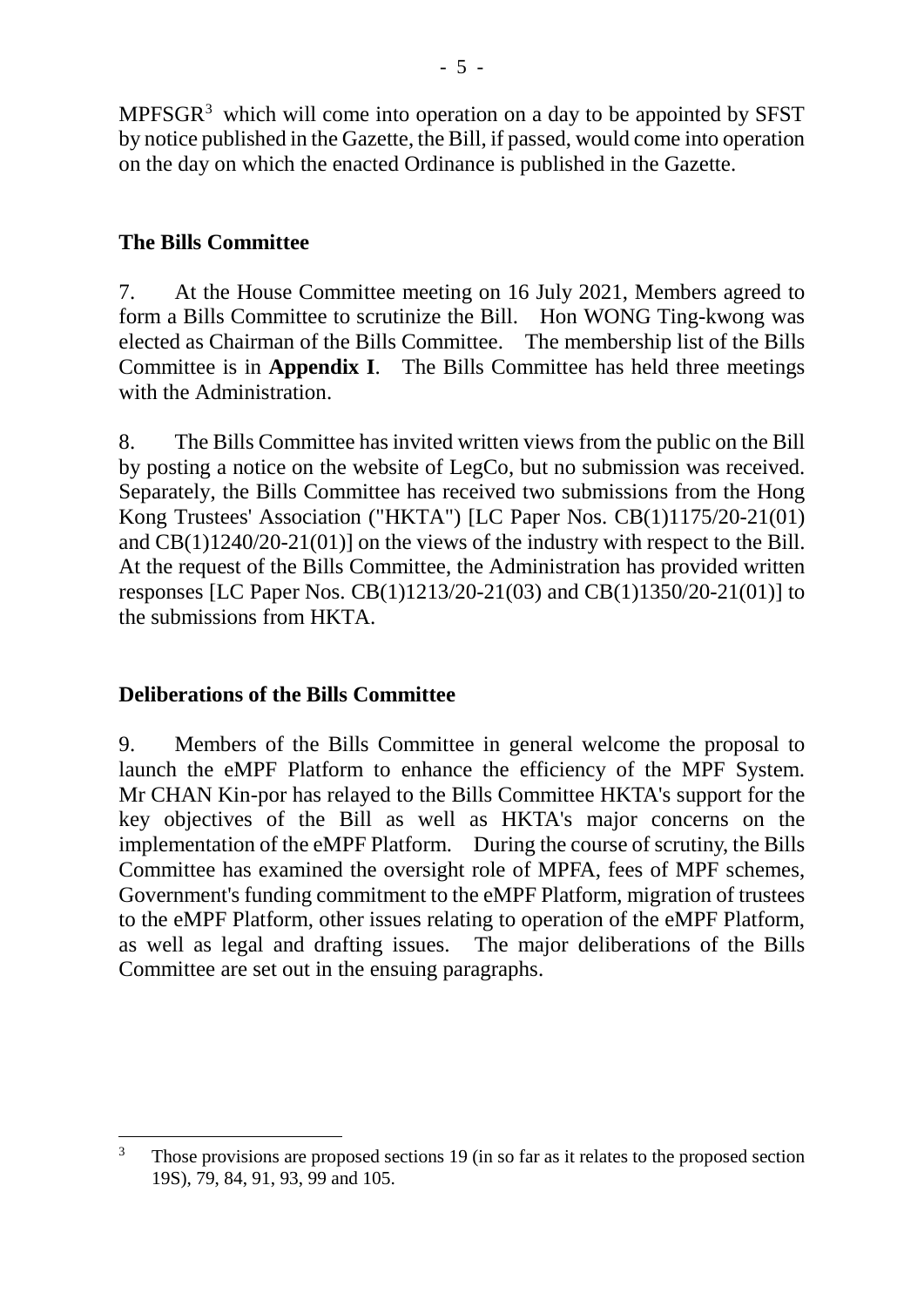### Oversight role of MPFA

10. Some members have enquired about the relationship between MPFA and the Company and whether the Company has independent authority to initiate investigation into suspected cases of non-compliance by trustees, or has to refer such cases to MPFA for investigation.

11. The Administration has advised that MPFA, as the holding entity and sole shareholder of the Company, will assume an oversight role over the Company. Given that the Company is a wholly owned subsidiary of MPFA and is the system operator of the eMPF Platform, MPFA's role over the Company would primarily focus on safeguarding system integrity and effective operation of the eMPF Platform, and ensuring that the Company takes timely remedial actions when major deficiencies are identified. Being a subsidiary to MPFA, the Company will have its own Articles of Association and corporate governance code setting out its public functions and powers, subject to the supervision of the Board of Directors with representatives from MPFA and the Government. The respective roles and responsibilities of MPFA, the Company and the trustees to enable and facilitate the proper and efficient operation of the eMPF Platform have been clearly delineated in the Bill and will be supplemented by OR in detail. The implementation of the eMPF Platform will not affect the existing relationship between MPFA as the regulator and the trustees as regulatees. The Company will function as a system operator and will not assume a regulatory role. Suspected cases of non-compliance identified by the Company will be referred to MPFA for consideration of follow-up or investigation.

# *"Safe harbour" provisions*

12. According to the Administration, trustees will still owe fiduciary duties to their scheme members, and remain legally responsible for the statutory requirements with respect to the administration of MPF schemes upon the implementation of the eMPF Platform. Non-compliance with those statutory requirements imposed on trustees will continue to attract regulatory sanctions or criminal liabilities. However, under the proposed "safe harbour" provisions, trustees will be entitled to a statutory defence and will not be subject to relevant financial penalty if trustees' non-compliance with the statutory requirements under MPFSO or MPFSGR is solely due to the failure of the system operator (i.e. the Company) to perform its duties. Some members have expressed concerns about the adjudicating authority in determining the proportionality of the liabilities of any non-compliance acts to be allocated between the system operator and the trustees, and have sought details on the types of possible offences for which trustees may be prosecuted.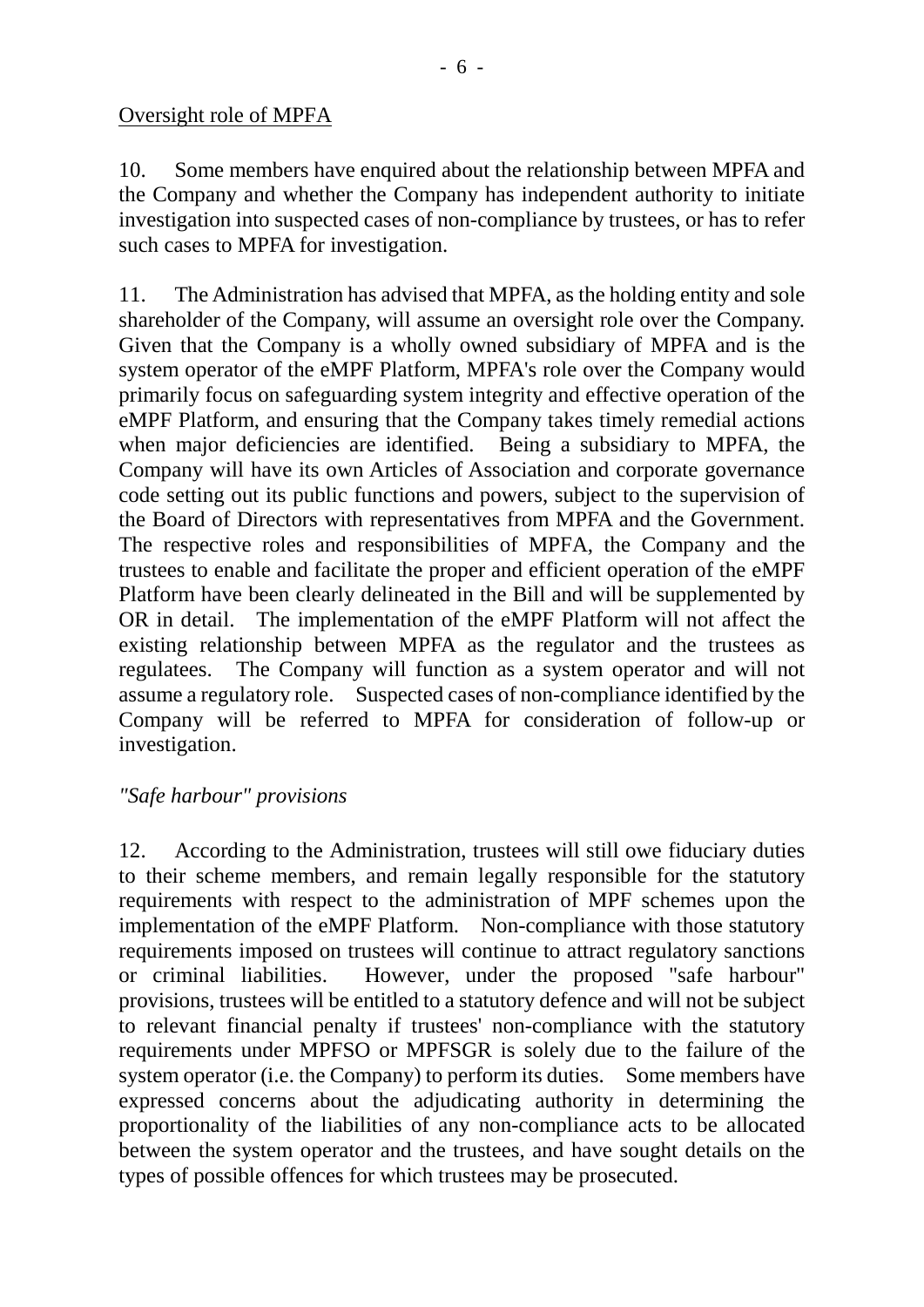13. The Administration has advised that the proposed "safe harbour" provisions under clauses 42, 43 and 97 of the Bill seek to provide (i) statutory defence for a trustee charged with certain offences; and (ii) certainty to trustees that financial penalty will not be imposed on a trustee if the trustee's noncompliance with the statutory requirements is only due to the failure of the system operator to perform the operator's duties. The inclusion of "safe harbour" provisions does not change the prevailing and well-established procedures of MPFA to ensure that each and every case of suspected noncompliance is investigated and evaluated thoroughly and impartially by MPFA.

14. The Administration has further explained that when assessing whether a non-compliance is substantiated and the extent of fault attributable to the trustee concerned, MPFA will take into account all relevant facts and circumstances, including but not limited to the root cause of the breach and the respective involvement of a trustee and the system operator. The trustee in question will be given adequate opportunities to make representations to give its account of the incident and raise any possible defence, where applicable. After assessing all available evidence and if satisfied that there is sufficient evidence to substantiate a non-compliance based on the relevant standard of proof, MPFA will determine the appropriate enforcement actions, namely financial penalty under section 45B of MPFSO or criminal prosecution, taking into account the principles of proportionality and reasonableness. The Administration has added that the Process Review Panel<sup>[4](#page-6-0)</sup> in relation to the Regulation of MPF Intermediaries ("PRP") will be tasked, upon expansion of its terms of reference in the latter half of 2021 to cover other regulatory activities of MPFA in addition to regulation of MPF intermediaries, to review and advise MPFA on the adequacy and consistency of MPFA's internal procedures and guidelines governing the actions/decisions made by MPFA in performance of its regulatory functions.

### Fees of Mandatory Provident Fund schemes

### *Reduction of fees*

15. According to the Administration, scheme members are expected to enjoy an average of about 30% reduction in the scheme administration fee payable if a 90% digital take-up rate can be achieved in five years after implementation of the eMPF Platform. Members have sought details on the measures to be taken

<span id="page-6-0"></span><sup>&</sup>lt;sup>4</sup> PRP is an independent panel established by the Chief Executive in November 2013. PRP is tasked to review and advise MPFA on the adequacy and consistency of its internal procedures and operational guidelines governing the actions taken and operational decisions made by MPFA and its staff in the performance of its regulatory functions relating to the regulation of MPF intermediaries and associated matters.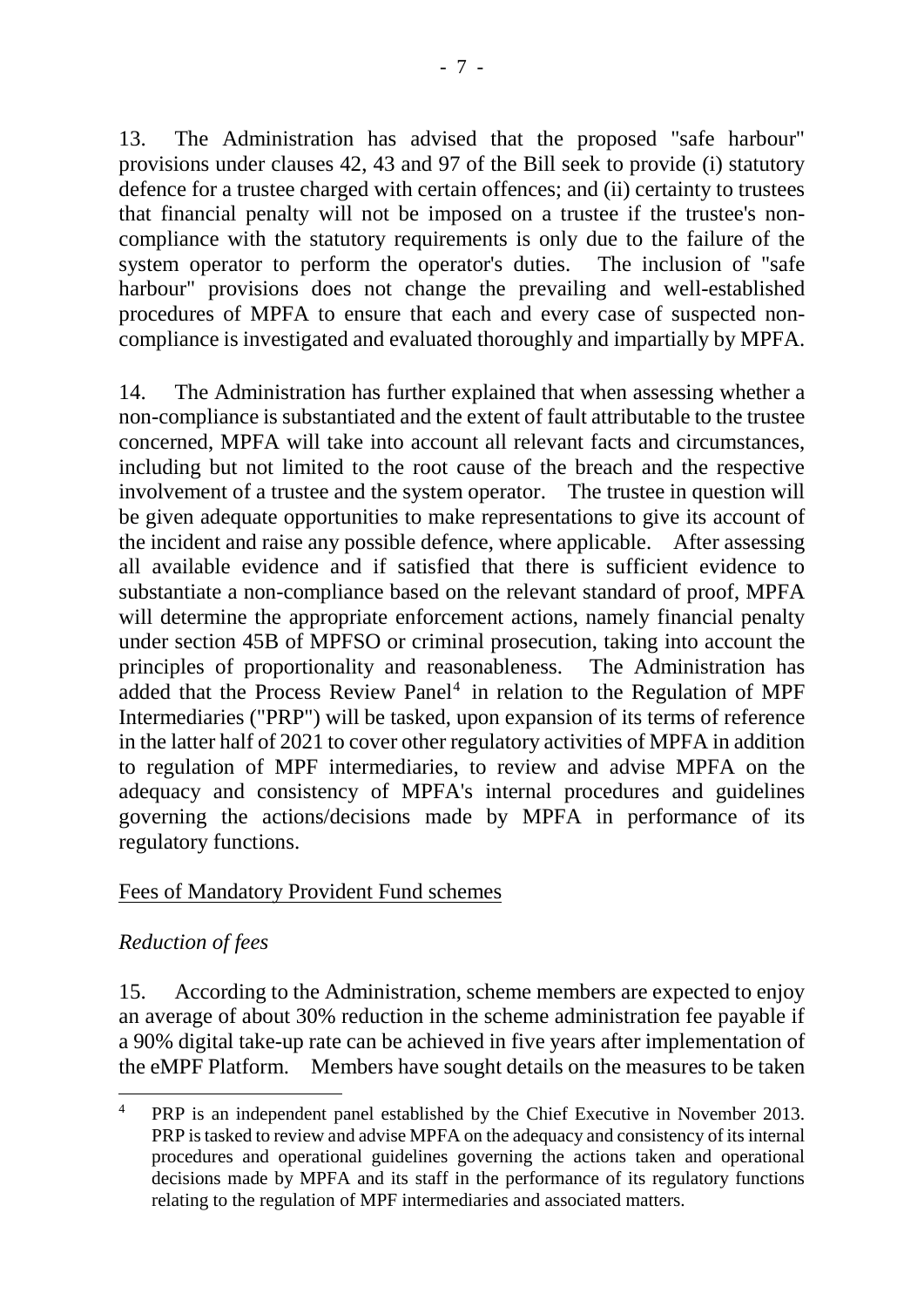to ensure that a 90% digital take-up rate can be achieved and what implications it will have if the rate cannot be achieved in five years.

16. The Administration has explained that the responsibility for the contractor of the system operator to achieve a 90% digital take-up rate in fiveyear time after implementation of the eMPF Platform is stipulated in the tender documents and contract for the development and operation of the eMPF Platform. Failure of the contractor to achieve the 90% target take-up rate will be subject to contractual remedies and consequences. Under the tender documents and contract of the eMPF Platform, the contractor is under contractual obligations to take a multi-pronged approach to boost the digital take-up rate of the eMPF Platform, including enhancing promotion and technical support, introducing user-friendly interface and enhancement in functionality, and providing incentives for users to adopt digital means to use the eMPF Platform. The Administration, MPFA and the Company will closely monitor the digital adoption situation and implement suitable and timely measures to boost the take-up rate.

17. With scheme members being expected to enjoy an average of 30% cut in the scheme administration fee payable, some members have enquired whether there is room under the existing fee structure for reduction of other fees such as custodian fee, trustee fee, sponsor fee and investment management fee of MPF schemes after implementation of the eMPF Platform. The Administration has advised that the eMPF Platform is aimed at tackling the high administration costs of the MPF System, being one of the major concerns of the stakeholders. With standardization, streamlining and automation of the scheme administration work, the eMPF Platform is expected to bring down the administration fee of MPF funds. Compared to scheme administration fee, investment management fee tends to vary more widely among investment funds or products requiring different levels of investment management skills and involving different risks, etc. The Administration has added that following the introduction of the eMPF Platform, new trustees will no longer need to develop their own electronic administration system. This will reduce barriers to market entry and introduce more competition to the MPF market.

### *Review of statutory fee caps on Default Investment Strategy constituent funds*

18. Noting that the Administration has previously undertaken to review the statutory fee caps on constituent funds<sup>[5](#page-7-0)</sup> under the Default Investment Strategy

<span id="page-7-0"></span><sup>&</sup>lt;sup>5</sup> Introduced in April 2017, the DIS offers a default and low-fee investment solution for MPF scheme members who do not know how or do not want to choose MPF funds. Each MPF scheme is required to offer two constituent funds under the DIS, namely Core Accumulation Fund and Age 65 Plus Fund, which are subject to fee control of a management fee cap of 0.75% and an out-of-pocket expenses cap of 0.2%.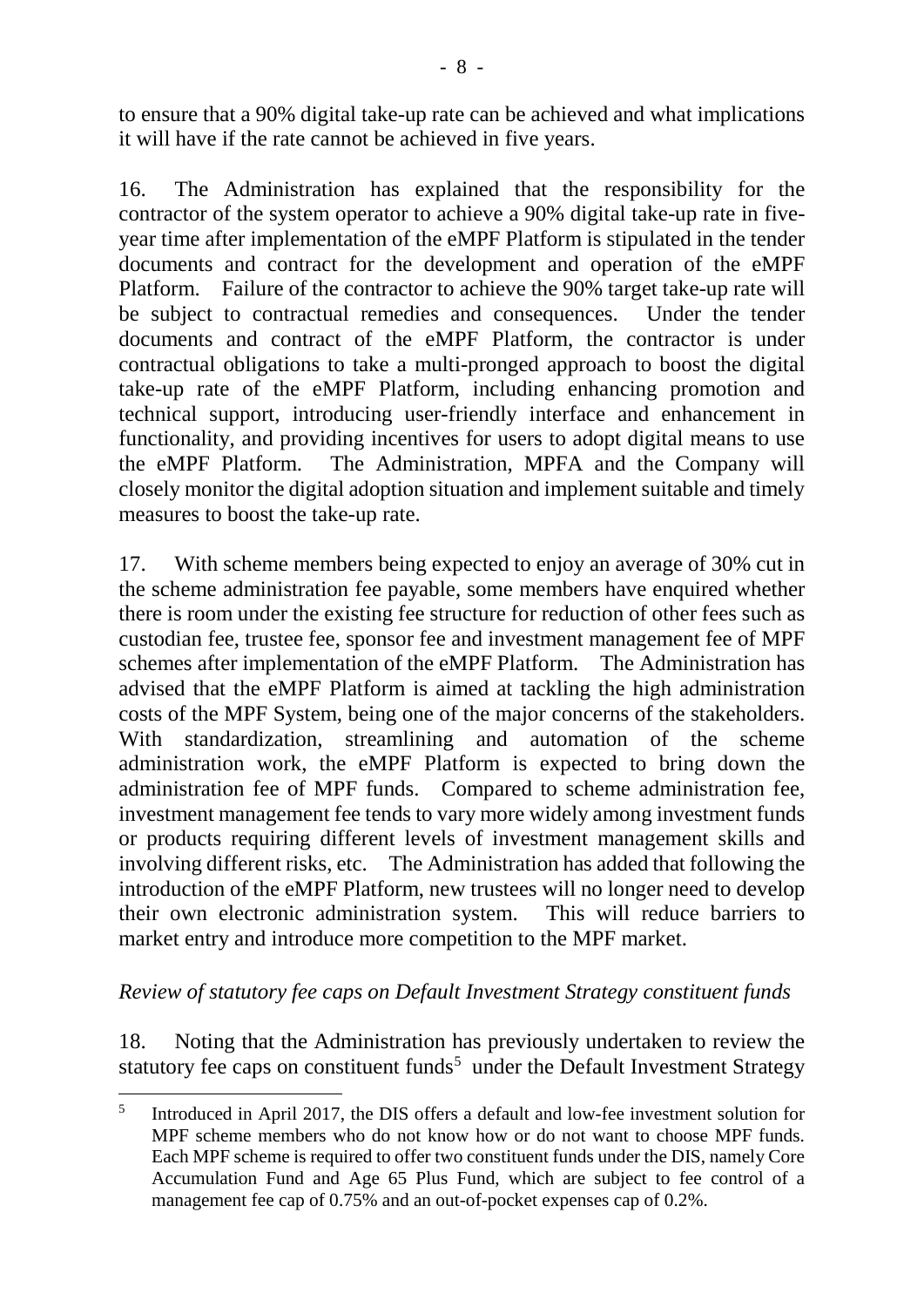("DIS") three years after operation of the DIS (i.e. 2020), some members have enquired about the reasons for deferring the review of the statutory management fee cap of 0.75% per annum until full implementation of the eMPF Platform in around 2025 when all trustees and their schemes have migrated to the new eMPF Platform. Members believe that given the strong annual growth of the net asset value of constituent funds under DIS, there should have been tremendous cost savings and thus an early review of the statutory management fee cap is warranted.

19. The Administration has advised that the current legislative proposals relating to the eMPF Platform, including the requirements for "straight pass-on" of cost savings to scheme members and "corresponding reduction in the fund expense ratio", will be applicable to constituent funds under DIS. Scheme members, including those who have invested in DIS funds, are expected to enjoy an average 30% reduction in the administration fee portion of the fund expense ratio payable after implementation of the eMPF Platform. The Administration has added that when all MPF trustees and their schemes migrate to the eMPF Platform in around 2025, more detailed information on the degree of reduction in management fees of each constituent fund under DIS due to cost savings in scheme administration will be available to facilitate the Administration's review on the adjustment to the statutory management fee cap.

# Government's funding commitment to the eMPF Platform

20. Noting that the Government has so far committed about \$4.9 billion nonrecurrent capital to the development work of the eMPF Platform and the initial operation of the Company, members would like to know when the eMPF Platform will cease to require additional Government funding and begin to generate income, or even allow the Government to partially recoup its funding injection. The Administration has advised that it has no plan to recover the non-recurrent capital grant, thereby lowering the recurrent cost of operating the eMPF Platform for the benefit of scheme members. No further funding requirement is anticipated at this stage as the Company will operate on a costrecovery and not-for-profit basis through charging fees on trustees for the scheme administration services it provided.

21. Given that the use of the eMPF Platform by trustees will become mandatory after the enactment of the proposed legislative amendments and will benefit the trustees by streamlining their workflow and cutting down paperwork, members are of the view that the \$210 million funding, out of the \$4.9 billion commitment stated in paragraph 20, to incentivize trustees' early boarding to the eMPF Platform (i.e. early-bird scheme) is a double benefit to trustees and have sought justification for the rationale behind. The Administration has advised that given the sheer number of accounts under the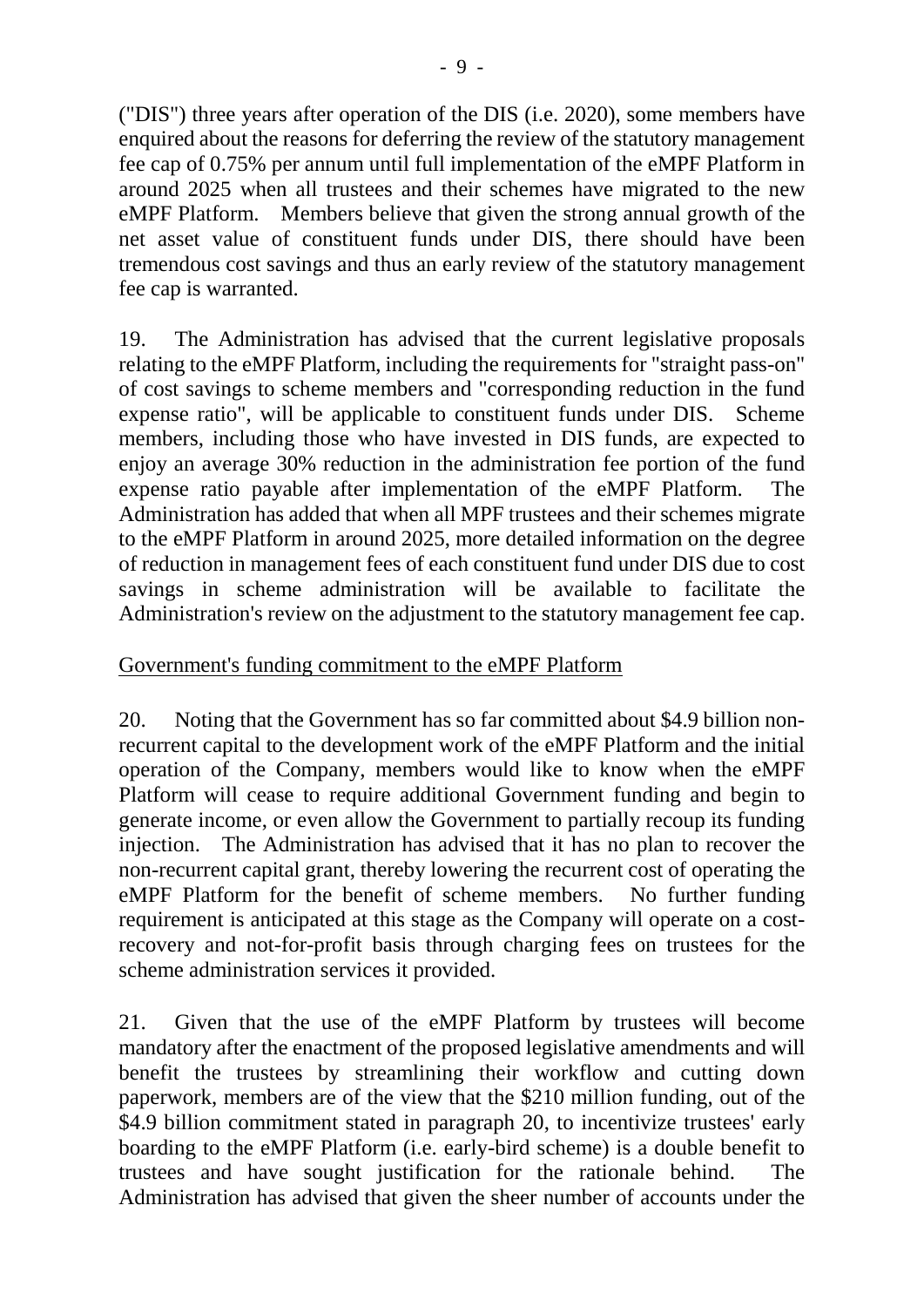trustees' management, the additional work and risks involved for the mega data migration process, and the financial implications to trustees for complying with the statutory requirements of fee control to ensure "straight pass-on" of cost savings by lowering the administration fee and the overall fee level of MPF funds upon trustees' use of the eMPF Platform, the funding provision of \$210 million to be allocated to those trustees who opt for early onboarding is considered appropriate to encourage trustees' early onboarding to the eMPF Platform voluntarily by meeting trustees' associated transition and risk management costs.

#### Migration of trustees to the eMPF Platform

22. The proposed sections 19M and 19N of MPFSO under clause 19 of the Bill provide for the mandatory use of the designated electronic system by the trustees, and empower SFST to specify a date on which the trustee of an existing MPF scheme is to begin to use the eMPF Platform to perform scheme administration functions with respect to the scheme, so as to allow for the orderly migration of trustees and schemes to the eMPF Platform on different dates. Given that some trustees might not be willing to migrate to the eMPF Platform early and charge their scheme members a lower administration fee, members would like to know the criteria used for determining the order of migration of trustees to the eMPF Platform, and the timetable of the eMPF onboarding process of trustees.

23. The Administration has advised that it will work out with MPFA and the Company on the criteria for determining the order of migration of trustees to the eMPF Platform, taking account of trustees' readiness for migration and operational risks, etc. Trustees in different forms and sizes may have different considerations as to their preferred timing to migrate to the eMPF Platform. The Administration and MPFA will work out with trustees the onboarding sequence and details of the early-bird scheme, with a view to firming up the transitional arrangement and implementation timetable of the eMPF Platform. Based on the current development plan, the Administration envisages that trustees will start phased migration to the eMPF Platform from 2023, and full onboarding is expected to complete around 2025 the earliest. The onboarding timetable will be formulated before 2023 to allow sufficient time to plan for the necessary data migration and onboarding arrangement. Mr CHAN Kin-por has expressed his view that the use of the eMPF Platform will involve high risk for early-bird trustees due to the uncertainty arising from the connection of their systems to the eMPF Platform; and trustees having a relatively large market share will be less willing to get onboard to the eMPF Platform early as it can mean an early fee cut, whereas small to medium trustees with a smaller customer base will be more interested to get onboard to the eMPF Platform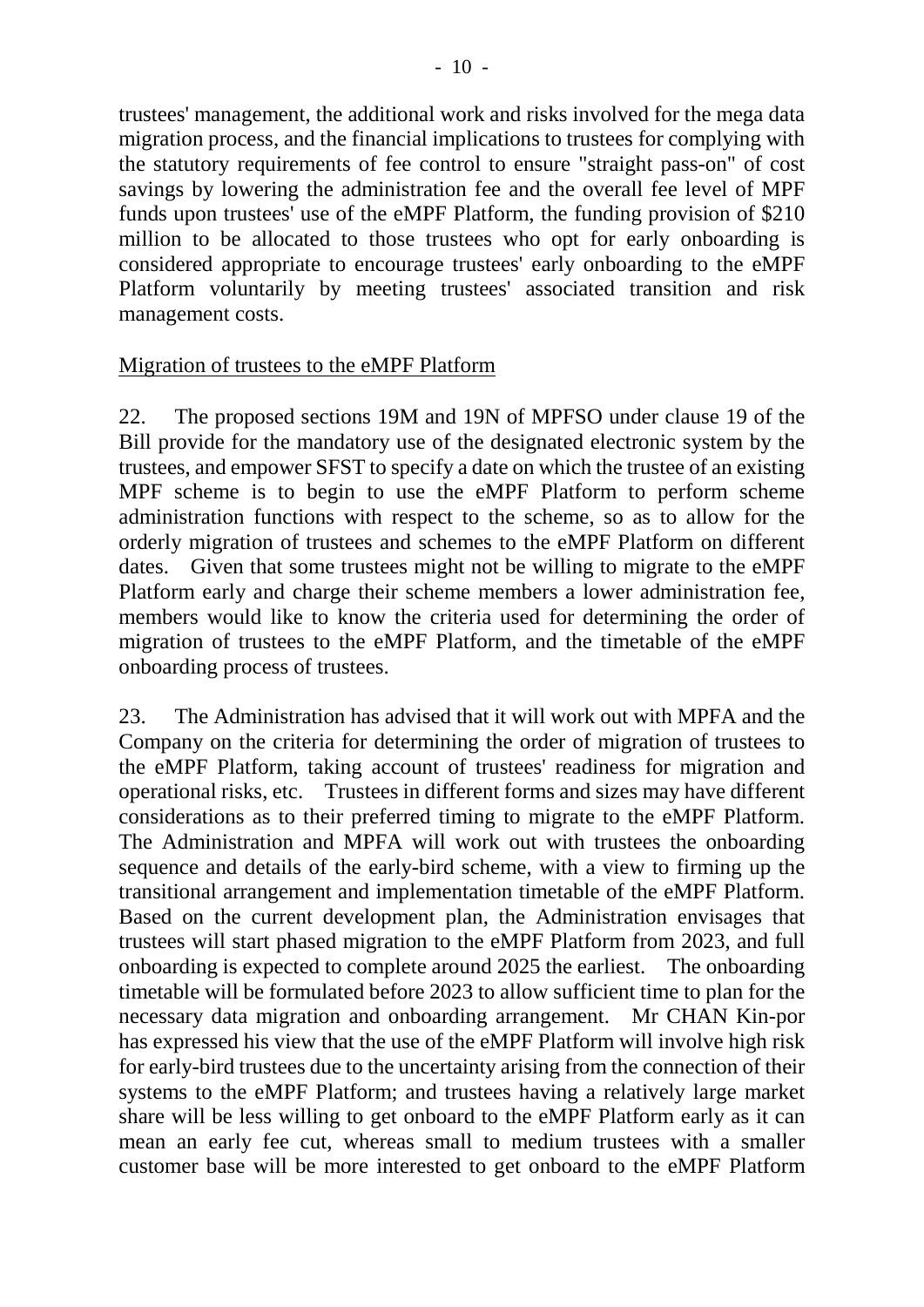early, so as to benefit from the incentive funding whilst attracting more scheme members with lower fees.

### Other issues relating to operation of the eMPF Platform

# *Consolidation of MPF accounts*

24. Given that there are now some 4.5 million scheme members enrolled into MPF schemes with a total of some 10 million accounts administered by 13 trustees, some members have enquired whether there is any room for incentivizing account consolidation by scheme members to streamline processes and reduce paperwork. They have suggested that MPFA should introduce measures to encourage scheme members to consolidate different personal accounts now without awaiting the launch of the eMPF Platform. The Administration has advised that MPFA has all along been encouraging scheme members to consolidate their personal accounts. With the "one-stop" management of MPF accounts upon implementation of the eMPF Platform, the future scheme administration processes will be centralized and automated, thereby facilitating and encouraging scheme members to manage and consolidate their MPF accounts electronically.

## *Disclosure of personal account information to scheme members*

25. Highlighting the cumbersome procedure and difficulty for scheme members to make enquiries about details of their own personal accounts through MPFA, some members have enquired whether there is any existing legislation precluding the disclosure of information contained in a scheme member's own personal account to the scheme member by MPFA. The Administration has advised that MPF schemes are privately managed by MPF trustees and there is limitation in the current legislative framework preventing MPFA from accessing to or disclosing details of personal account information pertaining to a scheme member (including account number, account balance and investment portfolio) which is held by the trustee concerned to safeguard their personal data and privacy. However, with the implementation of the eMPF Platform, scheme members can view the information about all of their MPF accounts across different schemes and trustees at a glance anytime and anywhere on one single platform to facilitate them to manage and consolidate their own MPF accounts.

# *Arrangement for offsetting severance payments and long service payments against MPF accrued benefits*

26. In response to members' enquiry on how the eMPF Platform can facilitate the abolition of the arrangement of offsetting severance payments and long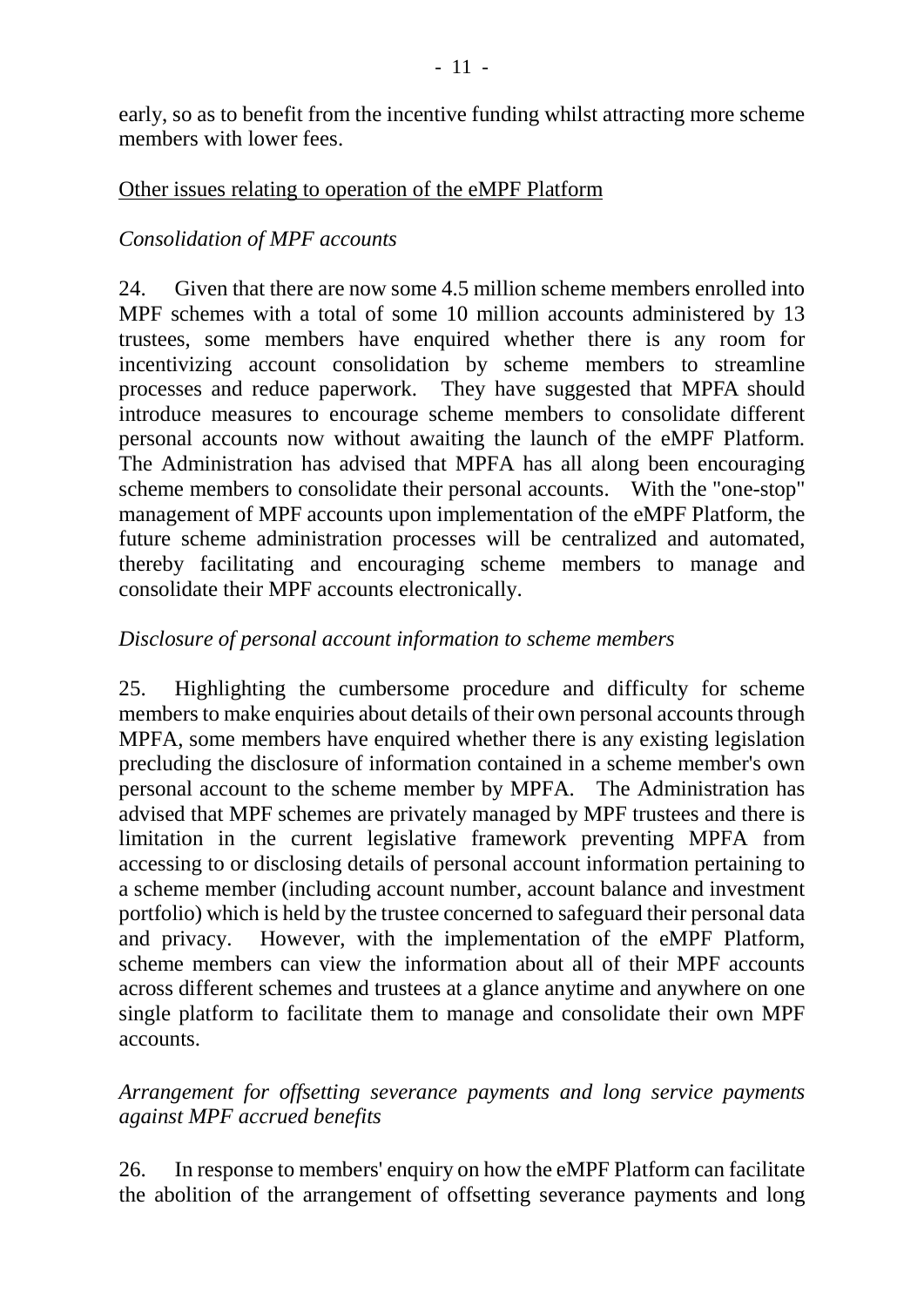service payments against MPF accrued benefits ("the offsetting arrangement"), the Administration has advised that for the abolition of the offsetting arrangement, employers will be required to set up Designated Savings Accounts ("DSAs") under their own names to save up in advance so as to meet their potential liabilities for making severance and long service payments. With the implementation of the eMPF Platform, employers will be able to handle their DSA-related transactions via the eMPF Platform interface. As regards members' concerns about the system readiness of the eMPF Platform to handle the some 300 000 DSAs, the Administration has advised that the DSA employers should overlap with those participating employers of the MPF schemes under the existing MPF System and relevant system specifications for the DSAs have been incorporated into the tender documents and contract of the eMPF Platform for development. MPFA has been assisting the Administration to incorporate the DSA component into the eMPF Platform which will facilitate the abolition of the offsetting arrangement.

## *Role of trustees*

27. Noting that one of the main objectives of the eMPF Platform is to reduce the overall costs of the MPF System, a member enquired whether certain services of the trustees (and hence fees charged by trustees) can be dispensed with over time with the implementation of the eMPF Platform. The Administration has advised that the eMPF Platform is aimed to streamline, standardize and automate scheme administration work and thus reduce related costs of the MPF System. The eMPF Platform will not perform other functions currently taken up by trustees, including investment management, product design and other trustee services.

### Legal and drafting issues

# *Supplementary functions of electronic MPF System*

28. Under proposed section 19I(1) of MPFSO (clause 19 of the Bill), SFST would be empowered by notice published in the Gazette to designate an electronic system administered and operated by a specified entity to provide services and facilities to facilitate the approved trustees of MPF schemes to perform their scheme administration functions and to perform any other functions specified in the proposed Schedule 12. Noting that no such other functions have so far been specified in the proposed Schedule 12, some members have raised concerns as to the type of functions that would be specified by SFST in the proposed Schedule 12 in future. The Administration has advised that the intention of the proposed new section 19I(1)(b) and Schedule 12 was to allow for flexibility such that the eMPF Platform might be conferred or assigned with new functions which might not otherwise fall within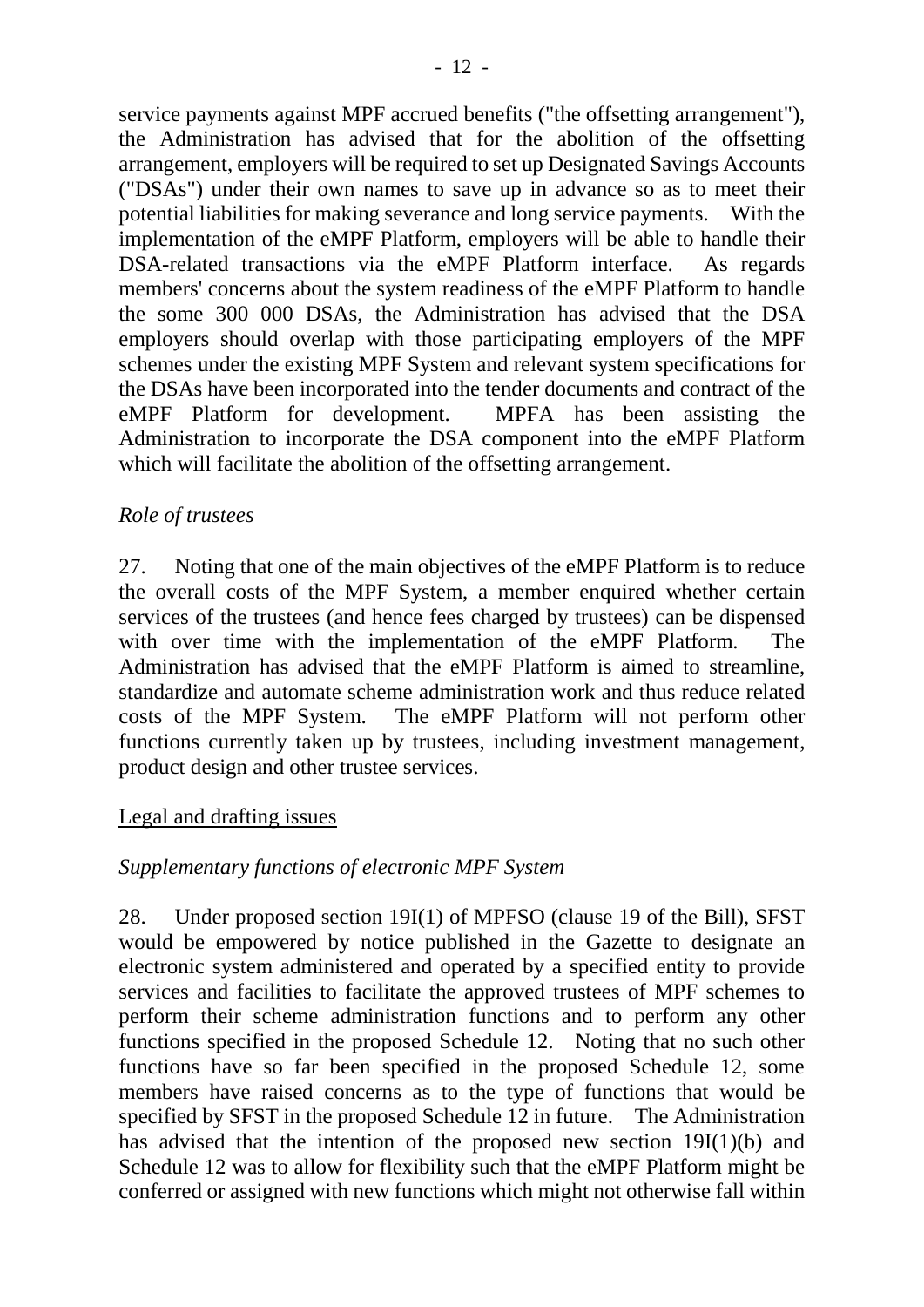the scope of "scheme administration functions" in the proposed section  $19I(1)(a)$ . Such other functions that might be specified in the proposed new Schedule 12 in future include (i) supporting the implementation of the DSAs for the abolition of the offsetting arrangement; and (ii) supporting the Government's initiative to pay 5% MPF contribution for low-income persons. The Administration has added that specification of new functions in the proposed new Schedule 12 in future would involve the making of subsidiary legislation which would be subject to a negative vetting process in LegCo.

# *Duties of system operator and approved trustees*

29. The Administration has been asked to explain the security or other measures which would be employed by the system operator of eMPF Platform under the proposed section 19K(3) of MPFSO to protect the data (such as the personal data of MPF scheme members) processed by or stored in the electronic MPF System from being unlawfully accessed. Besides, as OR are not subsidiary legislation and a user does not incur criminal liability or financial penalty only because a user has failed to comply with OR, the Administration has been asked to explain whether a user would have to face any consequence for non-compliance with OR.

30. The Administration has advised that the system operator would be required to observe all relevant laws, regulations, guidelines, codes of practice and international standards concerning data privacy and security. In fact, the design and technical specifications of the eMPF Platform and the supporting data centres have made reference to the Government's policies and standards and international best practices on processing and storing confidential information. The Administration has also advised that in case where noncompliance with OR persists or an approved trustee continues to be uncooperative, the system operator may escalate the matter to MPFA. MPFA may require the trustee concerned to take necessary action through issuing written notice under the new section 19P of MPFSO. Failure to comply with MPFA's requirement could result in financial penalties under the proposed amendments to Schedule 4 of MPFSGR in clause 101 of the Bill.

# **Proposed amendments to the Bill**

### *Amendments proposed by the Administration*

31. The Administration has proposed various technical, consequential and textual amendments to the Bill to better reflect the policy intent of the Bill and improve clarity of its provisions. A full set of the proposed amendments to be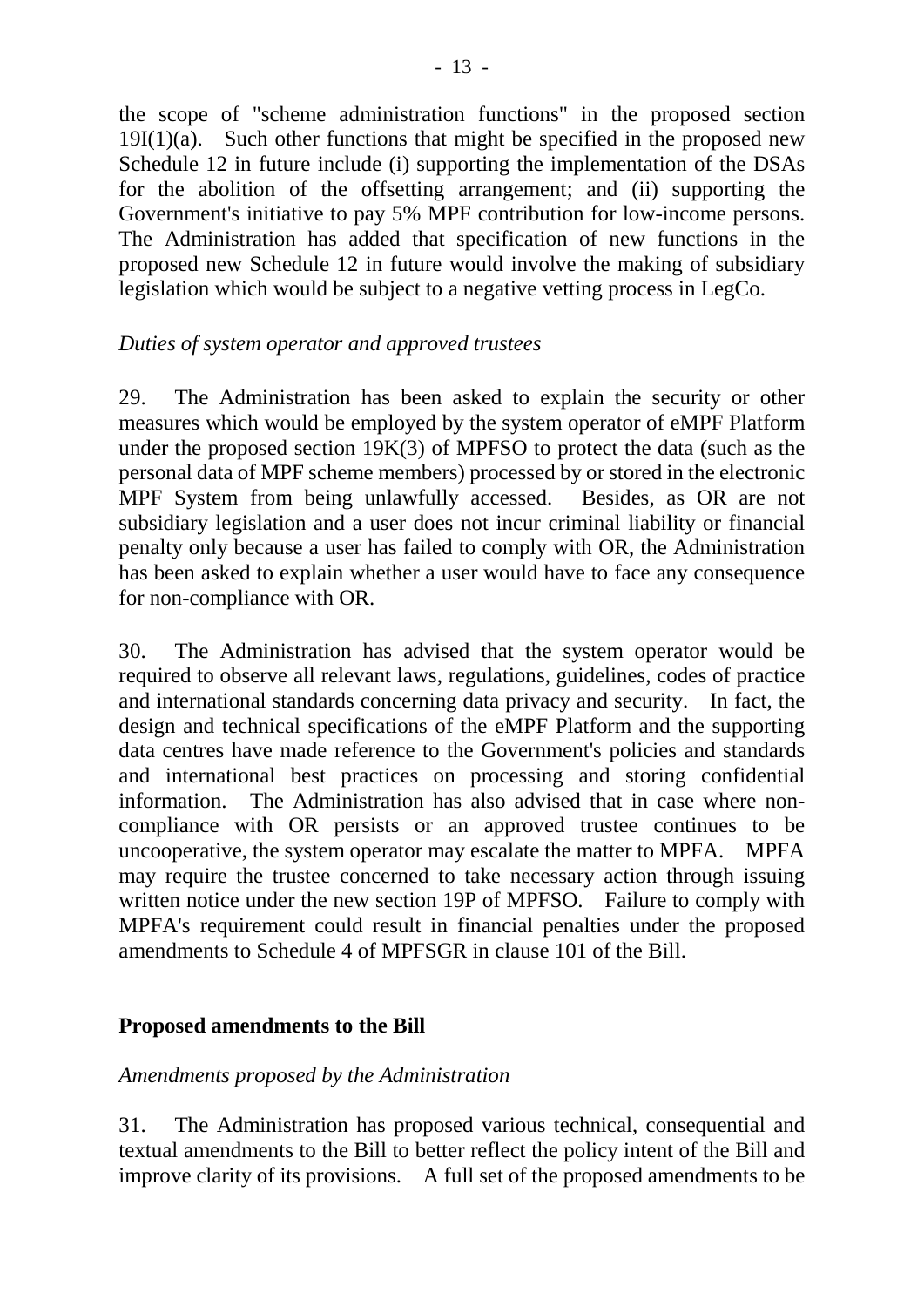moved by the Administration is in **Appendix II**. A summary table with explanation of the proposed amendments has also been provided by the Administration [LC Paper No. CB(1)1240/20-21(02)]. Members have no objection to the Administration's proposed amendments.

### *Amendment proposed by individual member*

32. Mr LUK Chung-hung has submitted to the Bills Committee for consideration a proposed amendment to the new section 19S(3)(c) of MPFSO under clause 19 of the Bill (**Appendix III**) which seeks to include the latest fund expense ratio, the amount and percentage of annualized return, cumulative return, management fee and all other fees and charges in the particulars of each account established and maintained by each member under each specified scheme contained in the central register of the electronic MPF System. The Administration has indicated that it will take over Mr LUK's proposed amendment to the Bill as stated in its written response [LC Paper No. CB(1)1285/20-21(01)].

33. The Bills Committee will not propose any amendments to the Bill.

# **Resumption of the Second Reading debate**

34. The Bills Committee supports the Administration's proposal to resume the Second Reading debate on the Bill at the Council meeting of 20 October 2021.

# **Advice sought**

35. Members are invited to note the deliberations of the Bills Committee.

Council Business Division 1 Legislative Council Secretariat 23 September 2021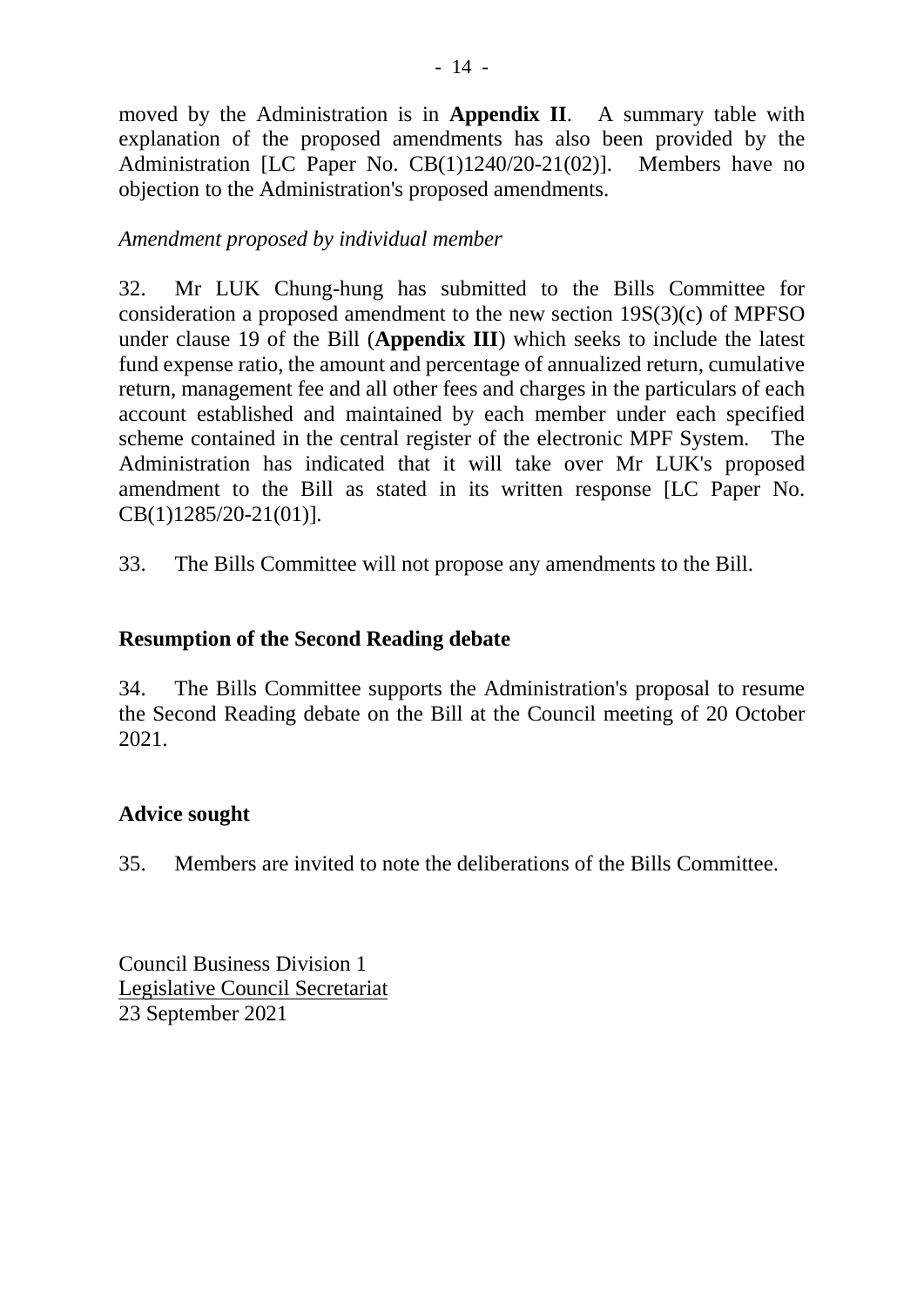# **Appendix I**

# **Bills Committee on Mandatory Provident Fund Schemes (Amendment) Bill 2021**

# **Membership List\***

| <b>Chairman</b>      | Hon WONG Ting-kwong, GBS, JP             |
|----------------------|------------------------------------------|
| <b>Members</b>       | Hon Abraham SHEK Lai-him, GBS, JP        |
|                      | Hon Starry LEE Wai-king, SBS, JP         |
|                      | Hon CHAN Kin-por, GBS, JP                |
|                      | Hon Paul TSE Wai-chun, JP                |
|                      | Hon YIU Si-wing, SBS                     |
|                      | Hon LEUNG Che-cheung, SBS, MH, JP        |
|                      | Hon Christopher CHEUNG Wah-fung, SBS, JP |
|                      | Dr Hon CHIANG Lai-wan, SBS, JP           |
|                      | Hon CHUNG Kwok-pan                       |
|                      | Hon Jimmy NG Wing-ka, BBS, JP            |
|                      | Hon CHAN Chun-ying, JP                   |
|                      | Hon LUK Chung-hung, JP                   |
|                      | (Total : 13 members)                     |
| <b>Clerk</b>         | Mr Boris LAM                             |
| <b>Legal Adviser</b> | Mr Alvin CHUI                            |

\* Changes in membership are shown in **Annex to Appendix I**.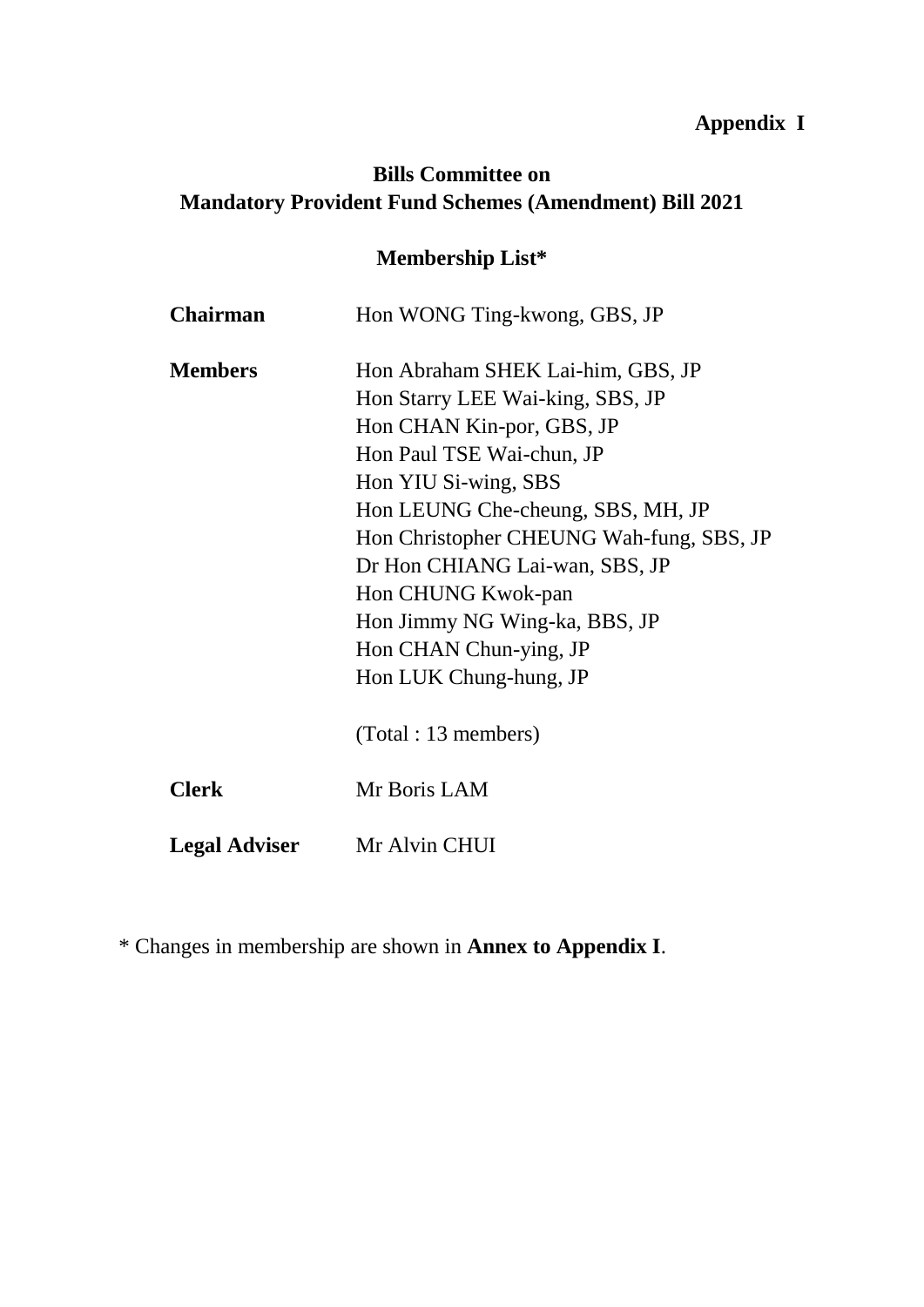# **Bills Committee on Mandatory Provident Fund Schemes (Amendment) Bill 2021**

## **Changes in membership**

| <b>Member</b>          | <b>Relevant date</b>     |
|------------------------|--------------------------|
| Dr Hon CHENG Chung-tai | Up to $25$ August $2021$ |

According to the announcement made by the Hong Kong Special Administrative Region Government on 26 August 2021 pursuant to the Decision of the Standing Committee of the National People's Congress on Issues Relating to the Qualification of the Members of the Legislative Council of the Hong Kong Special Administrative Region, CHENG Chung-tai was disqualified from being a member of the Legislative Council on 26 August 2021.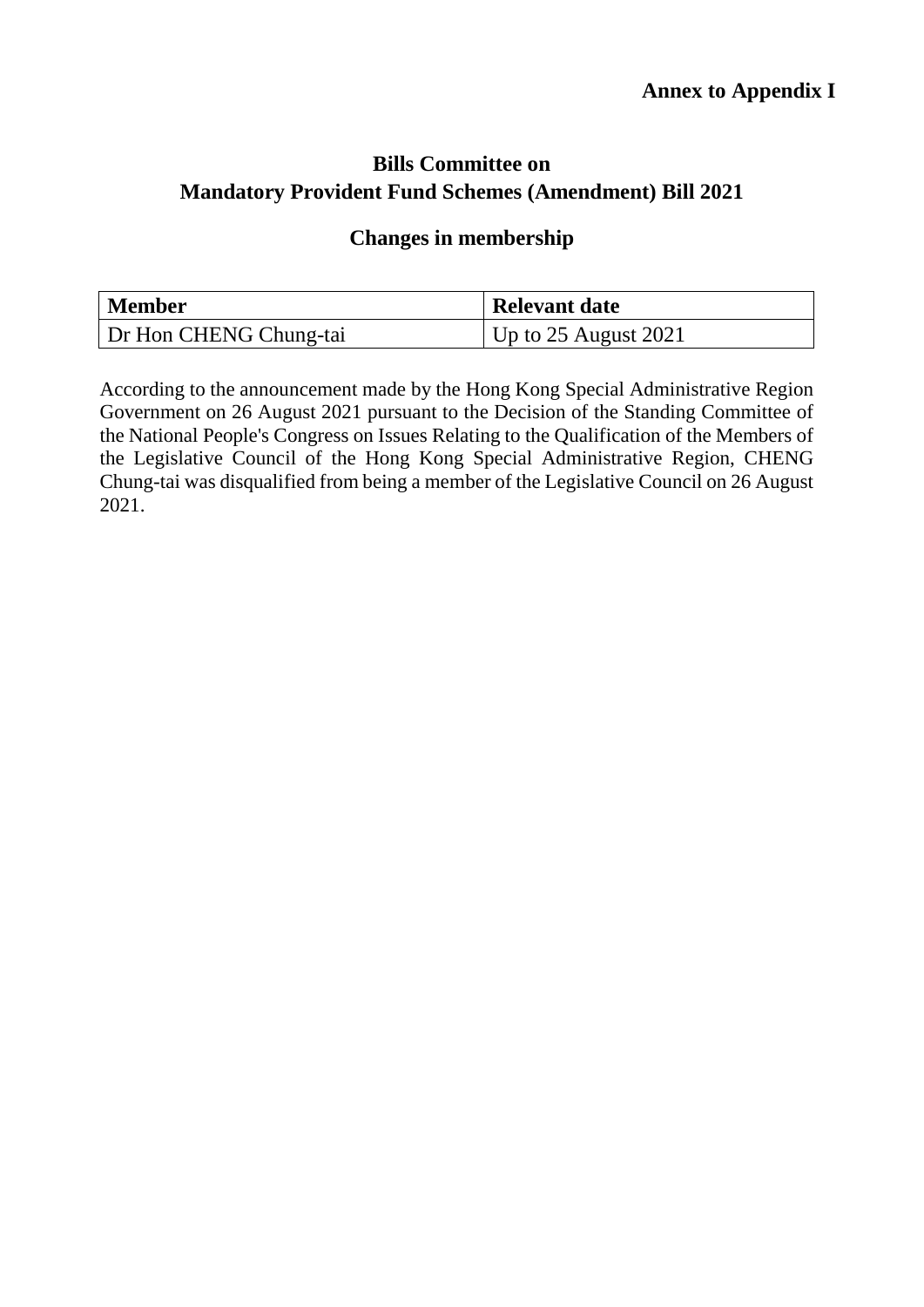# Mandatory Provident Fund Schemes (Amendment) Bill 2021

# **Committee Stage**

Amendments to be moved by the Secretary for Financial Services and the Treasury

| <b>Clause</b> |                                                                     | <b>Amendment Proposed</b> |                                                                                                                                                                                                  |  |  |
|---------------|---------------------------------------------------------------------|---------------------------|--------------------------------------------------------------------------------------------------------------------------------------------------------------------------------------------------|--|--|
| 1(3)(a)       | By adding " $64A$ ," after " $64$ ,".                               |                           |                                                                                                                                                                                                  |  |  |
| 19            | By deleting the proposed section $19P(2)$ and (3) and substituting— |                           |                                                                                                                                                                                                  |  |  |
|               | $\lq(2)$                                                            |                           | The Authority may, by written notice given to an approved<br>trustee of a registered scheme—                                                                                                     |  |  |
|               |                                                                     | (a)                       | require the approved trustee to take any action the<br>Authority considers necessary for any of the purposes<br>mentioned in subsection (1);                                                     |  |  |
|               |                                                                     | (b)                       | require the approved trustee to do either or both of the<br>following—                                                                                                                           |  |  |
|               |                                                                     |                           | (i)<br>to take any action the Authority considers necessary<br>for ensuring compliance by the approved trustee with<br>section 19M;                                                              |  |  |
|               |                                                                     |                           | to comply with section 19M; and<br>(ii)                                                                                                                                                          |  |  |
|               |                                                                     | (c)                       | if the system operator of an electronic MPF system has<br>given the approved trustee a notice under section $19R(1)$ ,<br>require the approved trustee to do either or both of the<br>following— |  |  |
|               |                                                                     |                           | (i)<br>to take any action the Authority considers necessary<br>for ensuring compliance by the approved trustee with<br>section $19R(3)$ ;                                                        |  |  |
|               |                                                                     |                           | to comply with section $19R(3)$ .<br>(ii)                                                                                                                                                        |  |  |
|               | (3)                                                                 |                           | An approved trustee of a registered scheme must—                                                                                                                                                 |  |  |
|               |                                                                     | (a)                       | take-                                                                                                                                                                                            |  |  |
|               |                                                                     |                           | actions that are reasonably required for any of the<br>(i)<br>purposes mentioned in subsection (1); and                                                                                          |  |  |
|               |                                                                     |                           | other actions required by the Authority under<br>(ii)<br>subsection $(2)(a)$ ;                                                                                                                   |  |  |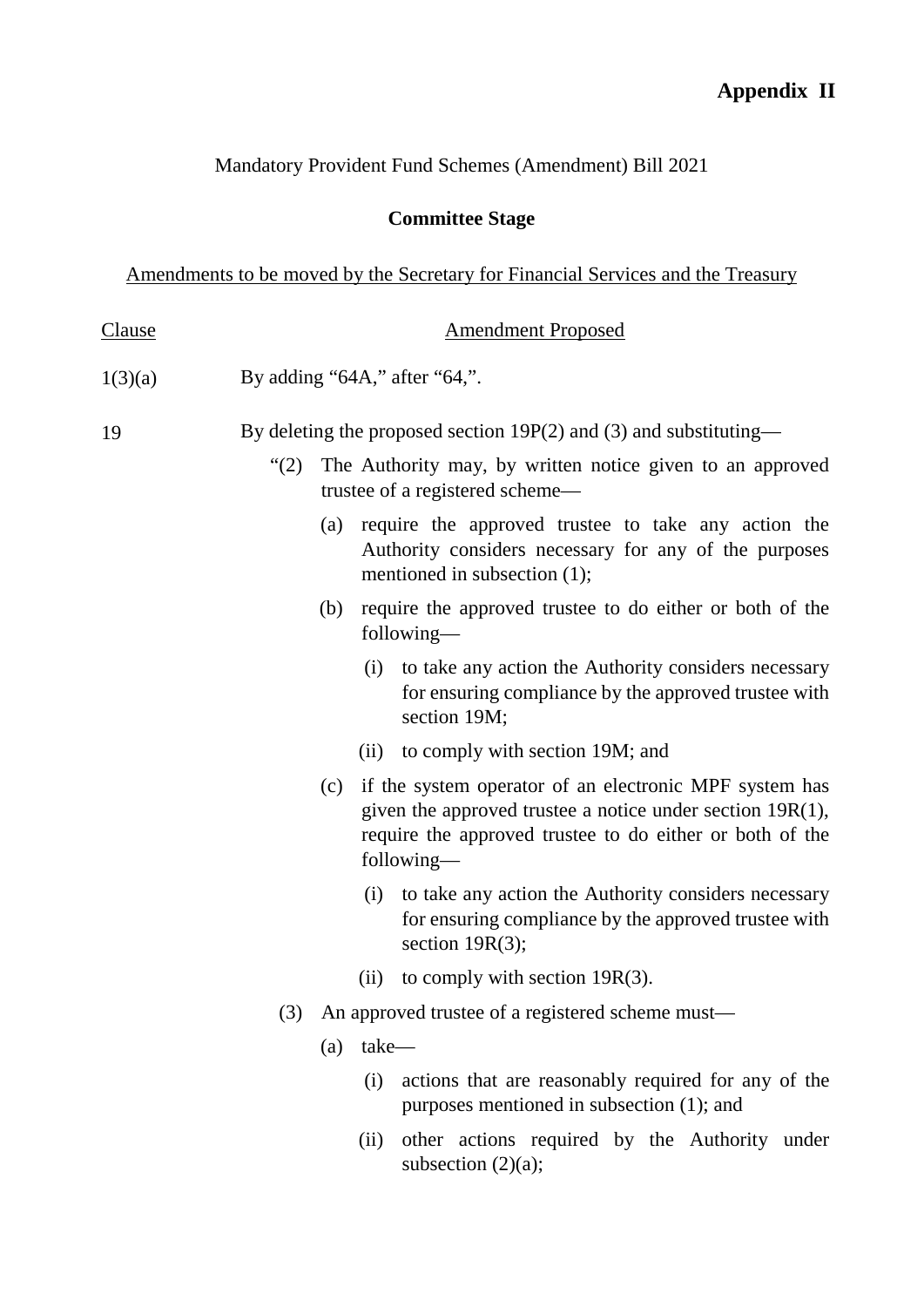|            | comply with the requirements imposed on the approved<br>(b)<br>trustee under subsection $(2)(b)$ ; and                                                                                                                                                                                                                |  |  |  |
|------------|-----------------------------------------------------------------------------------------------------------------------------------------------------------------------------------------------------------------------------------------------------------------------------------------------------------------------|--|--|--|
|            | (c) comply with the requirements imposed on the approved<br>trustee under subsection $(2)(c)$ .".                                                                                                                                                                                                                     |  |  |  |
| 19         | In the proposed section 19ZE, in the English text, in the heading, by<br>deleting "section" and substituting "sections".                                                                                                                                                                                              |  |  |  |
| 34         | In the proposed section 41B, by adding—                                                                                                                                                                                                                                                                               |  |  |  |
|            | $\cdot$ (6)<br>A person who uses or discloses any information in<br>contravention of subsection (5) commits an offence and is liable<br>on conviction to a fine at level 4.".                                                                                                                                         |  |  |  |
| <b>New</b> | By adding—                                                                                                                                                                                                                                                                                                            |  |  |  |
|            | "64A. Section 119 amended (definitions)                                                                                                                                                                                                                                                                               |  |  |  |
|            | Section 119-                                                                                                                                                                                                                                                                                                          |  |  |  |
|            | Repeal the definition of <i>defaulter.</i> ".                                                                                                                                                                                                                                                                         |  |  |  |
| 72         | In the Chinese text, by deleting subclause (1) and substituting—                                                                                                                                                                                                                                                      |  |  |  |
|            | "(1) 第 136 條,標題 ——                                                                                                                                                                                                                                                                                                    |  |  |  |
|            | 廢除                                                                                                                                                                                                                                                                                                                    |  |  |  |
|            | 在"局須"之後的所有字句                                                                                                                                                                                                                                                                                                          |  |  |  |
|            | 代以                                                                                                                                                                                                                                                                                                                    |  |  |  |
|            | "向欠款人給予通知"。".                                                                                                                                                                                                                                                                                                         |  |  |  |
| 72(2)      | By adding "serve on the defaulter" after "an approved trustee,".<br>(a)                                                                                                                                                                                                                                               |  |  |  |
|            | By deleting everything after "of it), or" and substituting "any amount<br>(b)<br>of a contribution surcharge liable to be paid by the employer or<br>person under section $18(2)$ of the Ordinance, ( <i>outstanding sum</i> ) the<br>Authority must as soon as practicable serve on the person<br>$(defaulter)$ ".". |  |  |  |
| 72         | By adding—                                                                                                                                                                                                                                                                                                            |  |  |  |
|            | "(2A) Section $136(1)(a)$ —                                                                                                                                                                                                                                                                                           |  |  |  |
|            | <b>Repeal</b>                                                                                                                                                                                                                                                                                                         |  |  |  |
|            | "arrears and the contribution surcharge payable on the arrears"                                                                                                                                                                                                                                                       |  |  |  |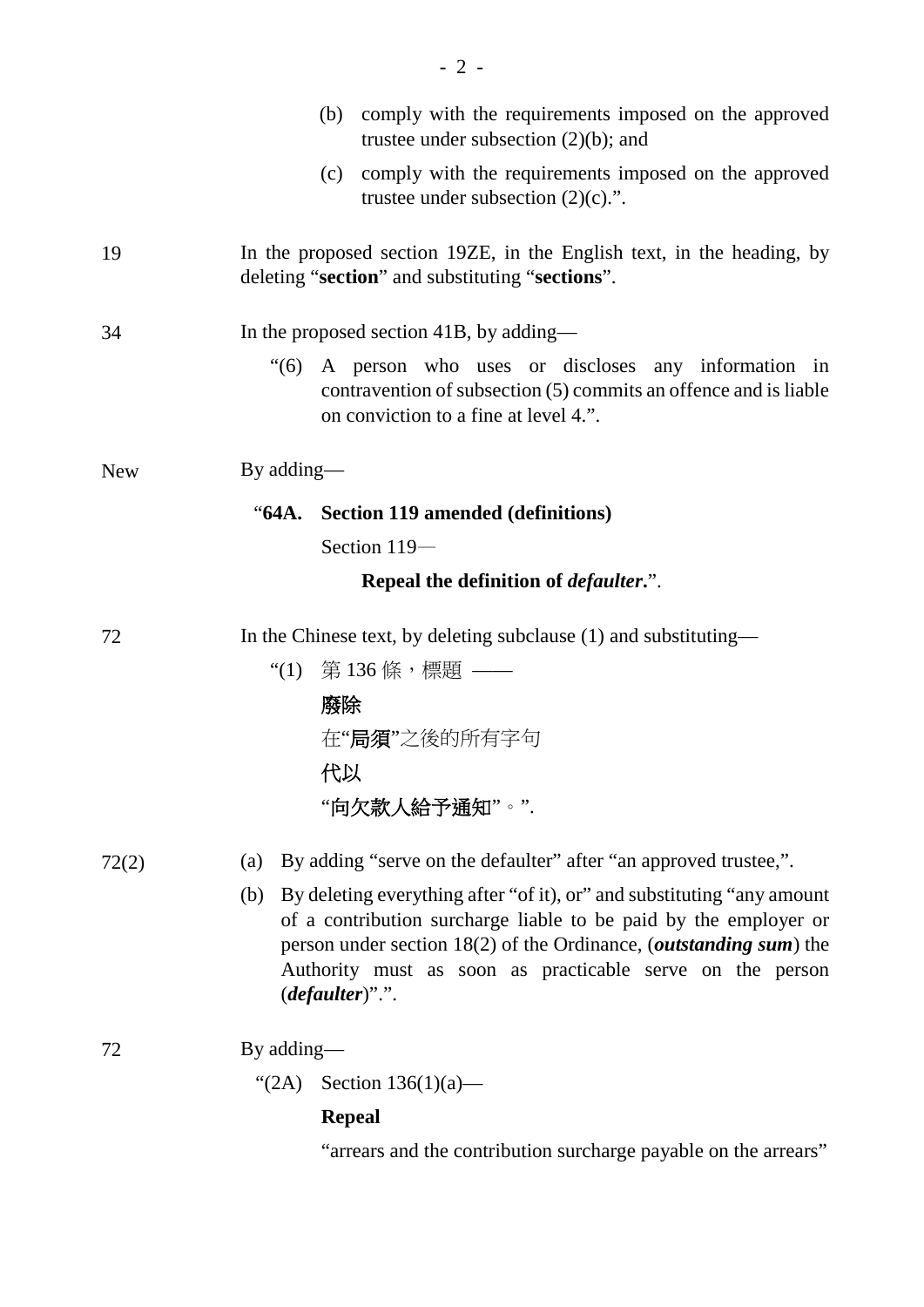#### **Substitute**

"outstanding sum".

(2B) Section 136(1)—

#### **Repeal paragraph (b)**

#### **Substitute**

- "(b) (regardless of whether the outstanding sum relates only to a contribution surcharge liable to be paid by the defaulter) to give to the Authority an explanation with respect to the failure to pay the arrears;".
- (2C) Section 136(1)(d)—

#### **Repeal**

everything after "paying"

#### **Substitute**

"the outstanding sum, a remittance statement.".".

$$
72(4) \t(a) By adding "are" after "subsection (1)".
$$

(b) By adding "are as follows" after "subsection (1AA)".

72 By deleting subclause (5) and substituting—

"(5) Section  $136(1A)(a)$  and (b), Chinese text—

#### **Repeal**

"拖欠供"

#### **Substitute**

"欠".

- (6) Section 136(1A)— **Repeal paragraphs (c), (d) and (e).**
- (7) Section 136—

#### **Repeal subsection (2).**

(8) Section 136(3)—

#### **Repeal**

"is in default"

#### **Substitute**

"has failed to pay the arrears".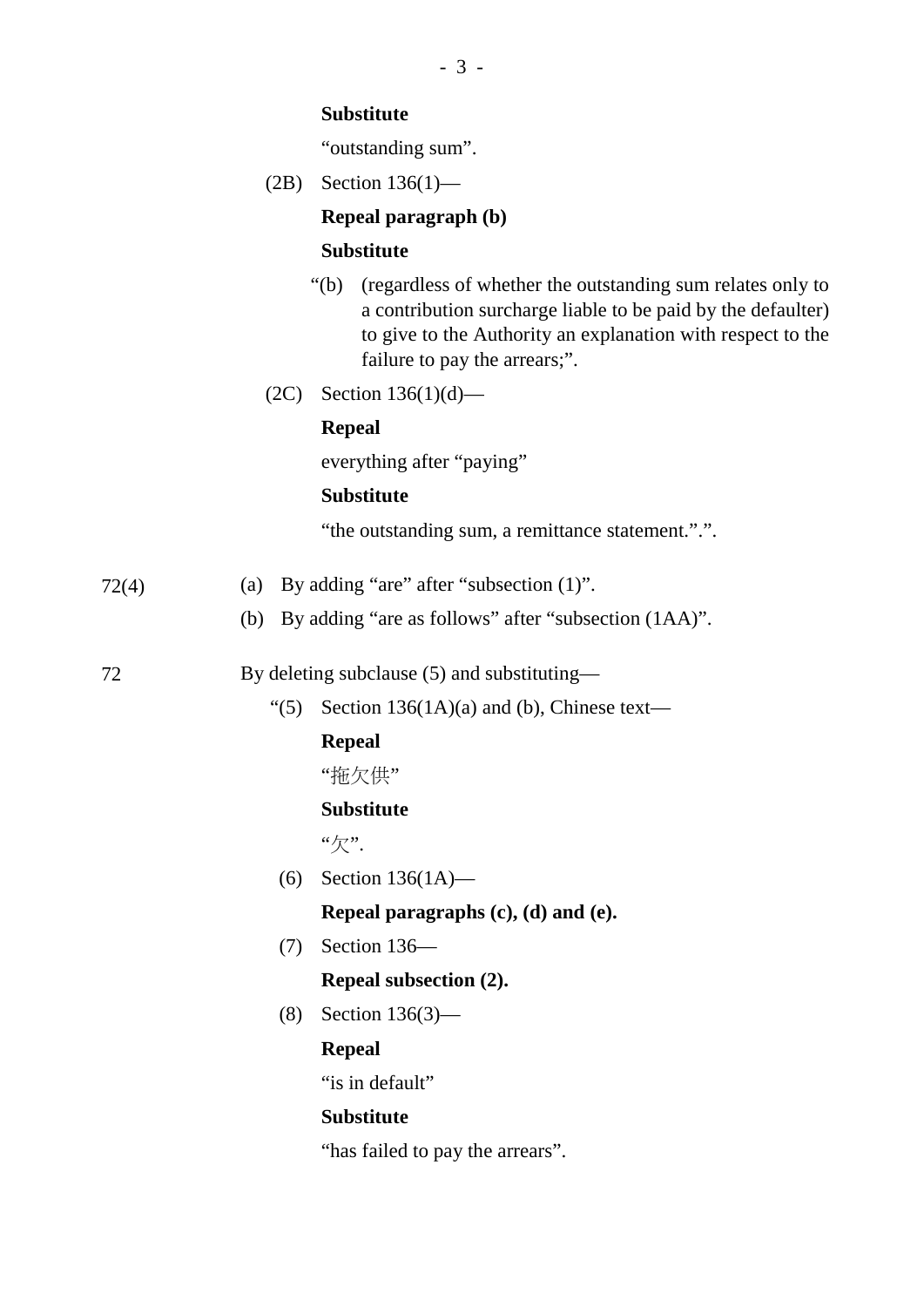(9) Section 136—

#### **Repeal subsections (4), (5), (6) and (9).**

(10) Section 136(10), Chinese text—

#### **Repeal**

"拖欠供款人必須遵守根據本條向他"

#### **Substitute**

"欠款人須遵守根據本條向其".".

- 101(5) In the proposed item 2H—
	- (a) by deleting "2H 19P(2)" and substituting "2H 19P(3)(a)";
	- (b) by deleting "Approved trustee to take actions required under section 19P(2)" and substituting "Approved trustee to take actions under section  $19P(3)(a)$ ";
	- (c) by deleting "fails to take actions required under section 19P(2)" and substituting "fails to comply with section 19P(3)(a)".

 $101(5)$  By adding—

|  | "2HA $19P(3)(b)$ Approved trustee to | If approv    |
|--|--------------------------------------|--------------|
|  | comply with                          | to compl     |
|  | requirements imposed $19P(3)(b)$     |              |
|  | under section                        | Ordinanc     |
|  | $19P(2)(b)$ of the                   | for t<br>(a) |
|  | Ordinance                            | occa         |

- red trustee fails y with section  $\alpha$ ) of the  $e$ he first
	- sion on which the trustee fails to do so—a daily penalty of \$10,000 for each day on which the failure continues;
- (b) for the second occasion on which the trustee fails to do so—a daily penalty of \$20,000 for each day on which the failure continues; and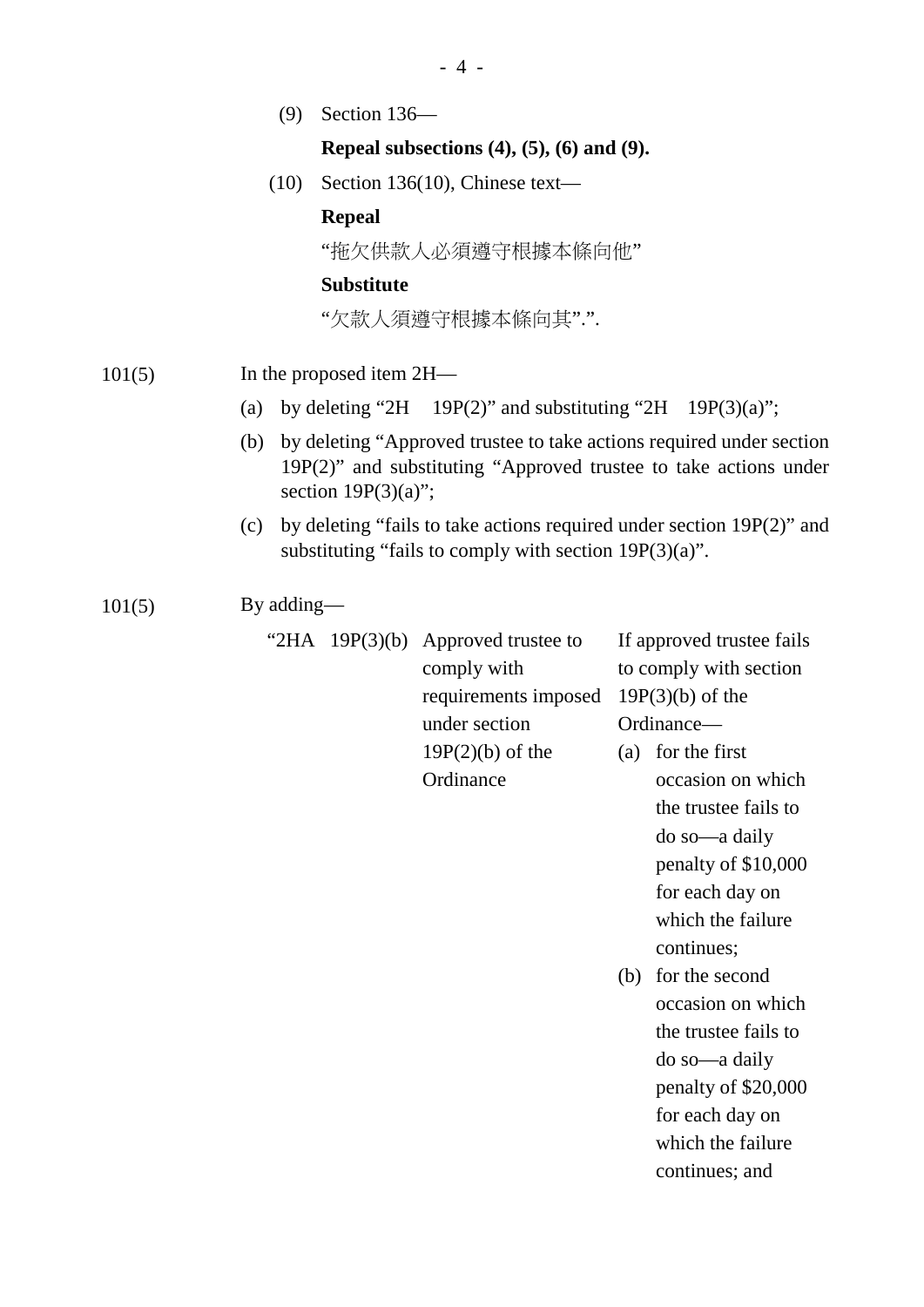(c) for the third or subsequent occasion on which the trustee fails to do so—a daily penalty of \$50,000 for each day on which the failure continues If approved trustee fails

to comply with section  $19P(3)(c)$  of the Ordinance—

- (a) for the first occasion on which the trustee fails to do so—a daily penalty of \$10,000 for each day on which the failure continues;
- (b) for the second occasion on which the trustee fails to do so—a daily penalty of \$20,000 for each day on which the failure continues; and
- (c) for the third or subsequent occasion on which the trustee fails to do so—a daily penalty of \$50,000 for each day on which the failure continues".

# 2HB 19P(3)(c) Approved trustee to comply with requirements imposed under section 19P(2)(c) of the

**Ordinance**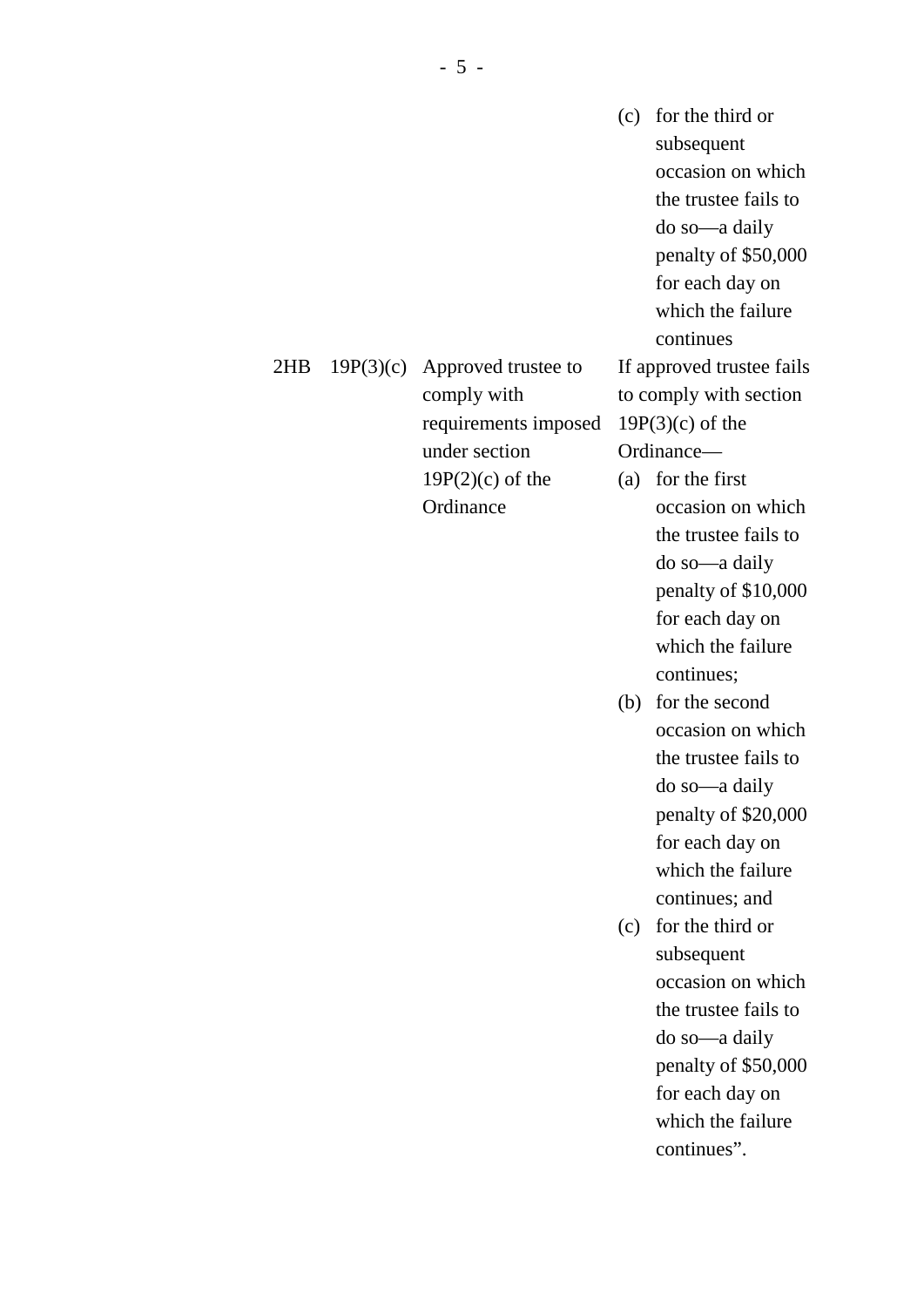| 102 | In the proposed Schedule 5, in section $16(1)$ , by deleting "section 72 of<br>the 2021 Amendment Ordinance (amendment provision), section 136 as<br>in force immediately before the commencement date applies" and<br>substituting "sections 64A and 72 of the 2021 Amendment Ordinance<br>(amendment provisions), sections 119 and 136 as in force immediately<br>before the commencement date apply".                                                                                 |
|-----|------------------------------------------------------------------------------------------------------------------------------------------------------------------------------------------------------------------------------------------------------------------------------------------------------------------------------------------------------------------------------------------------------------------------------------------------------------------------------------------|
| 102 | In the proposed Schedule 5, in the English text, in section $16(4)$ , in the<br>definition of <i>commencement date</i> , by deleting "provision comes" and<br>substituting "provisions come".                                                                                                                                                                                                                                                                                            |
| 102 | In the proposed Schedule 5, in section $17(1)$ , by deleting "section 73 of<br>the 2021 Amendment Ordinance ( <i>amendment provision</i> ), section 137 as<br>in force immediately before the commencement date (pre-amended<br>section 137) applies" and substituting "sections 64A and 73 of the 2021<br>Amendment Ordinance ( <i>amendment provisions</i> ), sections 119 and 137 as<br>in force immediately before the commencement date (pre-amended<br><i>provisions</i> ) apply". |
| 102 | In the proposed Schedule 5, in section $17(2)$ , by deleting "section 137<br>applies" and substituting "provisions apply".                                                                                                                                                                                                                                                                                                                                                               |
| 102 | In the proposed Schedule 5, in the English text, in section $17(3)$ , in the<br>definition of <i>commencement date</i> , by deleting "provision comes" and<br>substituting "provisions come".                                                                                                                                                                                                                                                                                            |
| 102 | In the proposed Schedule 5, in the English text, in section $20(2)$ , by<br>deleting "date applies" and substituting "date apply".                                                                                                                                                                                                                                                                                                                                                       |
| 102 | In the proposed Schedule 5, in the English text, in section $30(3)$ , in the<br>definition of <i>relevant provision</i> , in paragraph (b), by deleting "Schedule."<br>and substituting "Schedule.".".                                                                                                                                                                                                                                                                                   |
| 104 | In the proposed section 78B(3), by deleting "fails to comply with" and<br>substituting "uses or discloses any information in contravention of".                                                                                                                                                                                                                                                                                                                                          |